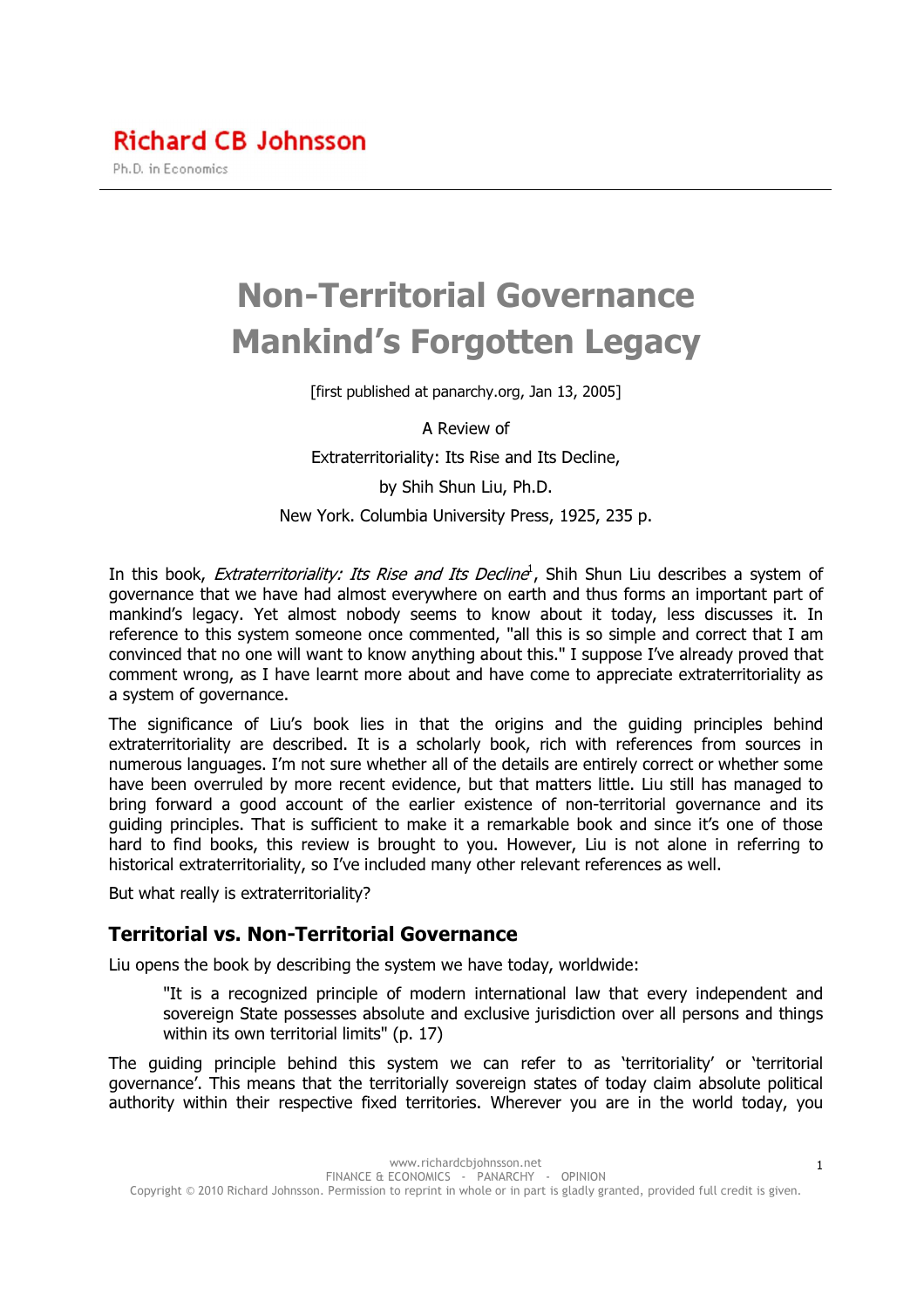Ph.D. in Economics

basically have to yield to the laws of that particular territory [1], regardless of their contents or whether you approve of them or not.

Extraterritoriality originally was a system of non-territorial governance [2]. The laws followed the person, instead of the territory. Thus, in one and the same place, people could submit to various systems of laws. Just as religious tolerance rejects uniformity of faith, this non-territorial governance rejects the uniformity of laws (and thus also uniformity of faith). After all, it remains to be explained how tolerance can be good only in one sphere of life, and not in others. Extraterritoriality, or non-territorial governance, does not stop at religious tolerance but extends it to all spheres of life.

Thus, it seems that the guiding principles behind this historical system of non-territorial governance is so distinct from the present exclusive system of territorial governance that, in fact, the two systems cannot be regarded as anything else but opposites, as anything else but mutually exclusive, as anything but principally totally different in nature. Hopefully this will be entirely clear by the end of this review.

#### Non-Territorial Tolerance in Ancient Times

On the origins of non-territorial governance, Liu writes:

"The principle of territorial sovereignty [...] was unknown in the ancient world. In fact, during a large part of what we usually term modern history, no such conception was ever entertained. In the earlier stages of human development, race or nationality rather than territory formed the basis of a community of law. An identity of religious worship seems to have been during this period a necessary condition of a common system of legal rights and obligations. The barbarian was outside the pale of religion, and therefore incapable of amenability to the same jurisdiction to which the natives were subjected. For this reason, we find that in the ancient world foreigners were either placed under a special jurisdiction or completely exempted from the local jurisdiction. In these arrangements for the safeguarding of foreign interests we find the earliest traces of extraterritoriality" (p .23) [3]

Liu provides records of this kind of extraterritoriality from ancient Egypt and Greece. In Greece, special magistrates, xenodikai, were instituted for trying cases in which foreigners were involved.

In the Roman republic as well as in the empire, there was a similar magistrate, praetor peregrinus. The peregrines, peregrine, were not true foreigners; they were free inhabitants and subjects of Rome but neither citizens nor Latins. The magistrate's competence extended to disputes between peregrines and between them and Roman citizens (below I will discuss the guiding principle for ruling cases between people of different law systems). However, "[w]ith the extension of Roman citizenship to all provinces of the Empire [...] the office of praetor peregrinus disappeared from the judicial system of Rome", Liu informs us (p. 26). Thus, it seems the possibility for the peregrines to live according to their own laws ended with the Roman citizenship.

However, the tradition of extraterritorial benefits lived on in treaties with people outside the empire. For example, "the Armenians were granted the benefit of the same laws on certain subjects as those by which the Romans were ruled; but questions of marriage, succession to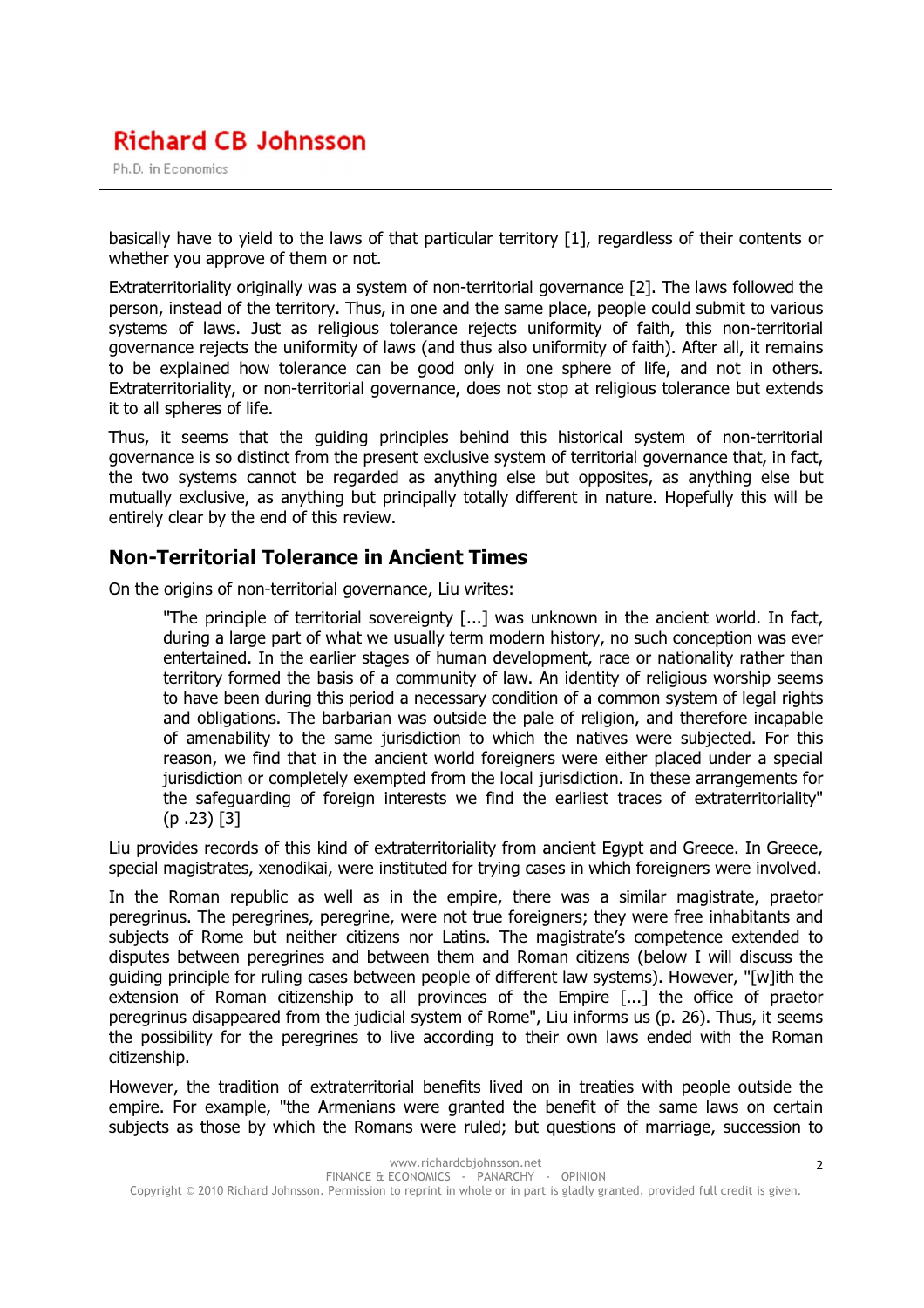Ph.D. in Economics

property, and personal status generally, were left to be settled either by the Armenians themselves or by a magistrate named by the emperor to administer Armenian law" (p. 27) [4].

Early examples like these seem to be particularly significant since they display recognition of and tolerance towards other people's way of living. People were allowed to follow the laws they adhered to and were judged by them.

This kind of tolerance seems largely to be missing in the purely territorial governance of today.

#### Medieval Theory of the Personality of Laws

The system of non-territorial governance did not fall with Rome; instead it flourished. I quote Liu at length:

"In the absence of any views of territorial sovereignty, there developed in medieval Europe a complete system of personal jurisdiction, which has left in its wake many interesting survivals extending to modern times, and which undoubtedly exercised an immense influence upon the development of extraterritoriality. In the days which followed the downfall of the Roman Empire, as in the days of ancient Greece and Rome, but in a much more marked degree, racial consanguinity was treated as the sole basis of amenability to law. Thus, in the same country  $-$  and even in the same city at times  $-$  the Lombards lived under Lombard law, and the Romans under Roman law. This differentiation of laws extended even to the various branches of the Germanic invaders; the Goths, the Franks, the Burgundians, each submitted to their own laws while resident in the same country. Indeed, the system was so general that in one of the tracts of the Bishop Agobard, it is said: 'It often happens that five men, each under a different law, would be found walking or sitting together.'

"As an example of the prevalence in medieval Europe of the theory of the personality of laws, we may cite the retention of Roman law in the old provinces of Rome. Savigny shows that in the Burgundian laws and in the Constitution of Chlotar, the validity of Roman law in cases involving Romans was fully recognized.

"In the same way, the principle of the personality of laws was applied and carried out by the invaders themselves in their relation with one another. The laws of the Visigoths contain the remarkable provision that 'when foreign merchants have disputes with one another, none of our judges shall take cognizance, but they shall be decided by officers of their nation and according to their laws.' Theodoric the Great (493-525), the first of the Ostrogothic rulers, instituted special judges or courts (comtes) to decide litigations between Goths and, with the assistance of a Roman jurisconsult, to decide cases between Goths and Romans. In the first half of the eighth century, the Lombards in France were tried according to Lombard law and at least partly by judges that were Alamanns, the latter having once been Lombards and lived under Lombard law. The oldest part of Lex Ribuaria (tit.31) is found to contain a passage which ensures to the Frank, Burgundian, Alamann or any other, the benefit of his own law. In the Capitularies of Charlemange and of Louis I, recognition was given to the applicability of Roman and other foreign laws to cases involving the respective foreign subjects." (p. 27-29) [5]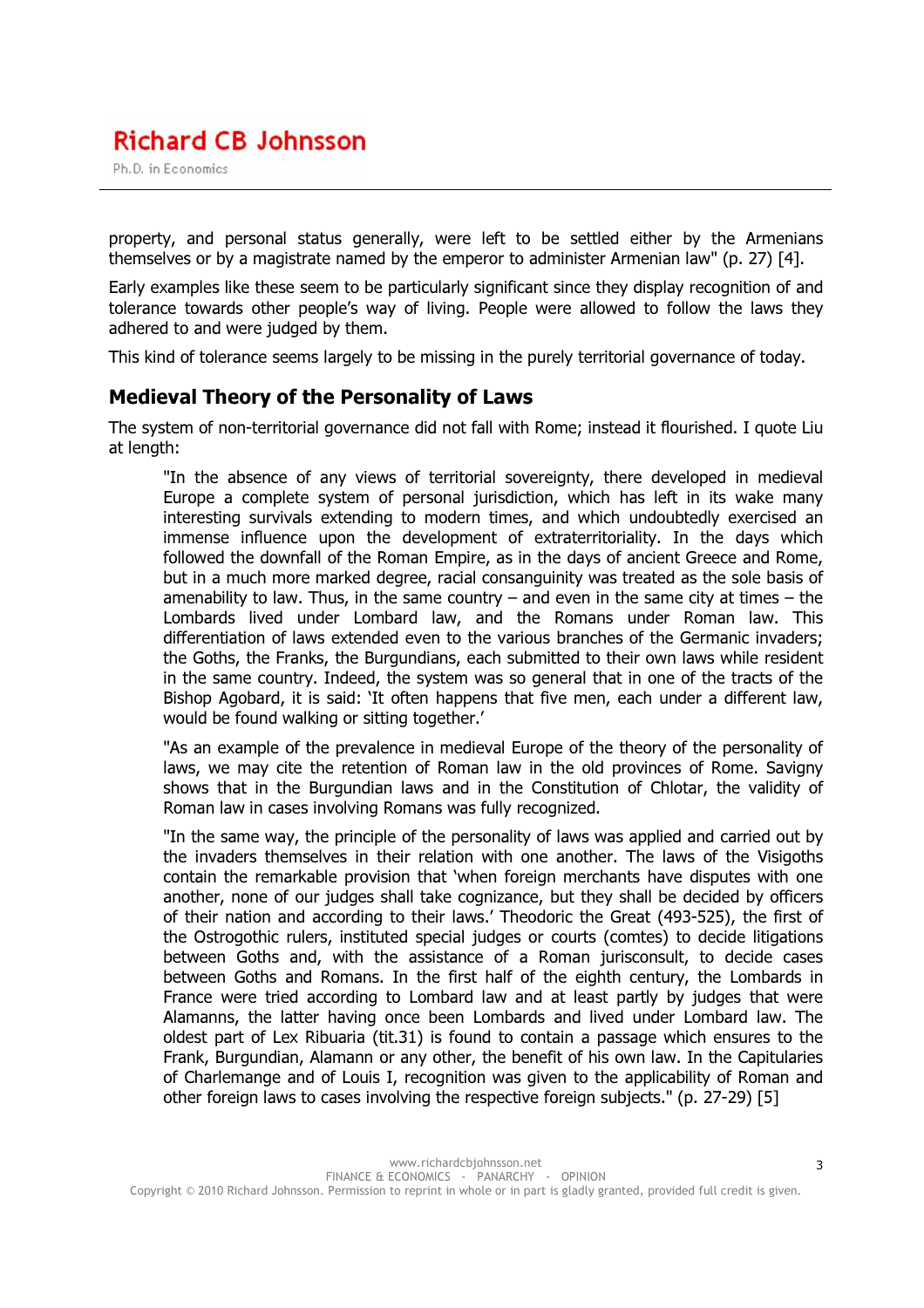Ph.D. in Economics

The extent to which systems of non-territorial governance was in operation is truly remarkable. However, in this passage, Liu makes a rather strong claim as he stated, "racial consanguinity was treated as the sole basis of amenability to law". This cannot be entirely true, as the Alamanns (Alamannis), apparently, seceded from Lombard laws to establish Alamann laws. It rather seems like ethnicity was just one basis for how people decided what laws to live under, perhaps even the dominant, but evidently not the sole basis.

The fact that people could opt out of one system of laws to adopt anther, while still living in the same place, is what gives Liu the right to call it a system of personality of laws. The law followed the person and not the territory. I wonder how many are aware of this historical aspect of international law? I surely wasn't.

Edward Gibbon, in his tome The Decline And Fall Of The Roman Empire (ch. 38), wrote the following in reference to the 'Laws of the Barbarian' of the 5th and 6th centuries:

"[T]he laws of the barbarians were adapted to their wants and desires, their occupations and their capacity; and they all contributed to preserve the peace, and promote the improvements, of the society for whose use they were originally established. The Merovingians, instead of imposing a uniform rule of conduct on their various subjects, permitted each people, and each family, of their empire freely to enjoy their domestic institutions; nor were the Romans excluded from the common benefits of this legal toleration."

In a footnote related to this section, Gibbon wrote that Agobard "foolishly proposes to introduce an uniformity of law as well as of faith" (emphasis added).

Indeed, it seems just as foolish to propose uniformity of law as uniformity of faith. For how come tolerance is good in one sphere of life, and not in others? Why indeed stop at religious tolerance?

#### Actor Sequitur Forum Rei

One intuitive concern in relation to non-territorial systems of laws would be how cases of conflict between members of different laws are to be treated. "A system of personal laws implies rules by which a 'conflict of laws' may be appeased", as Maitland (1898) noted. What would be the guiding principle in such cases? Liu informs us:

"It is noteworthy that under a régime of personal jurisdiction, the law applied was that of the defendant, except in cases of serious crime, in which the law of the injured party or plaintiff prevailed. A connection might be established between this rule and the principle actor sequitur forum rei, one of the basic formulae of modern [i.e. 1920's] extraterritorial jurisdiction, under which the plaintiff follows the defendant into his court." (p. 29, emphasis in original)

It turns out that the principle of actor sequitur forum rei [i.e. plaintiff follows forum of the case, that is, the law of the defender or accused, not that of the accuser] assumes a different meaning under territorial governance than under non-territorial. Today, the territory in which the conflict arises, and its exclusive laws, determines the competent court for the case. This means that the plaintiff must bring suit against the defendant in the state of his domicile, habitual residence, or principal place of business. Thus, in line with territorialism, this has become a territorial principle.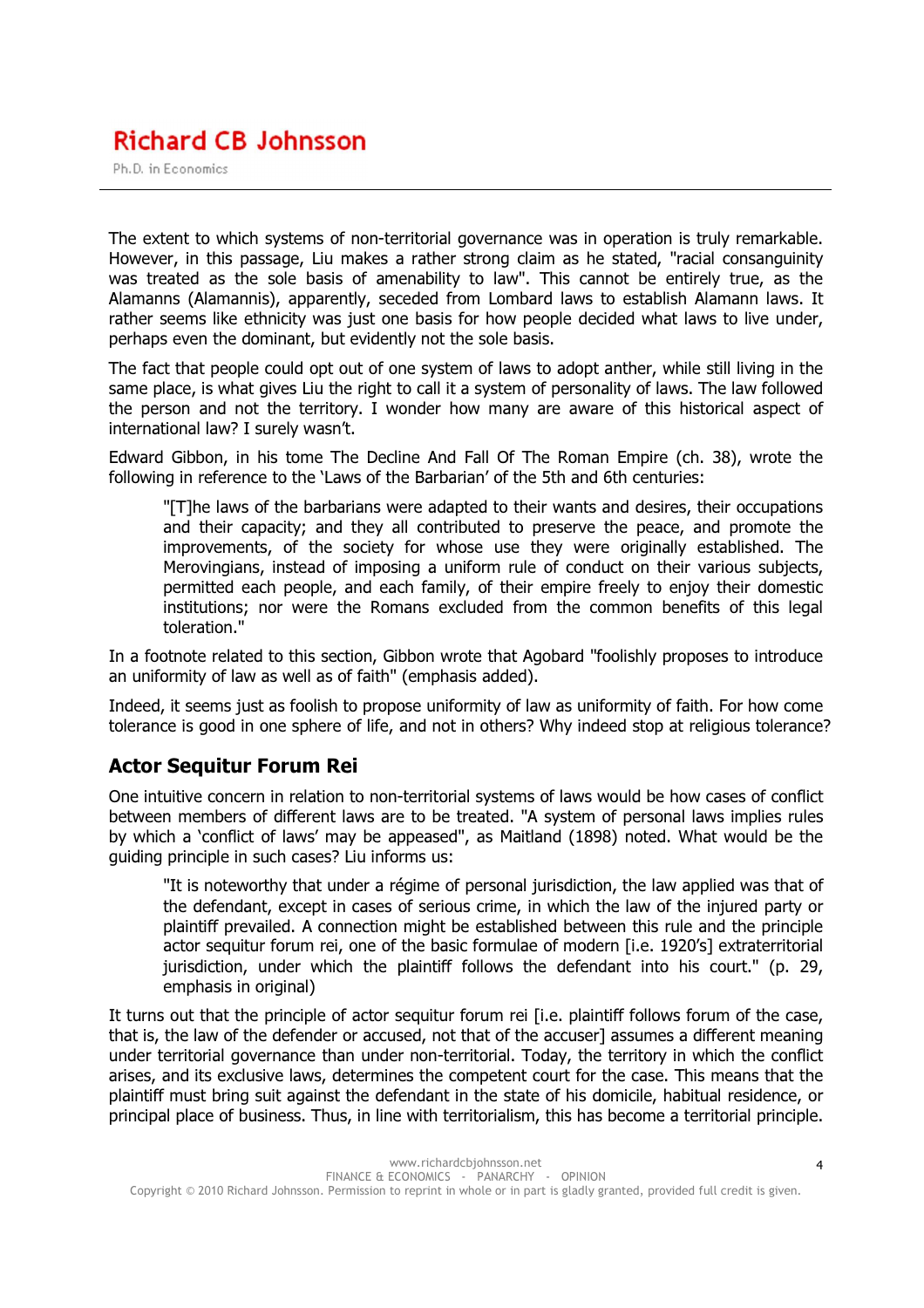Ph.D. in Economics

However, under non-territorial governance, the accuser follows the defendant into his court, i.e. the defendant is judged according to the laws he adheres to.

Gibbon confirms this principle (ch. 38, Laws of the Barbarian):

"The children embraced the law of their parents, the wife that of her husband, the freedman that of his patron; and in all causes where the parties were of different nations, the plaintiff or accuser was obliged to follow the tribunal of the defendant, who may always plead a judicial presumption of right or innocence. A more ample latitude was allowed, if every citizen, in the presence of the judge, might declare the law under which he desired to live, and the national society to which he chose to belong. Such an indulgence would abolish the partial distinctions of victory: and the Roman provincials might patiently acquiesce in the hardships of their condition, since it depended on themselves to assume the privilege, if they dared to assert the character, of free and warlike barbarians." (emphasis added)

Thus, according to the old, and most likely the original meaning, the plaintiff follows the defendant into his court of choice. This 'ample latitude' of non-territorial governance seems to be both a natural and tolerant solution to conflicts. Simply imagine the opposite and this becomes evident. This would imply that other people are demanded to follow the way of living that you prefer, a demand not very tolerant and contradicting the personality of laws. [6]

Maitland (1898) provided some further concrete examples of old(-fashioned?) rules for conflict resolution under non-territorial governance and personal laws:

"We may see, for example, that the law of the slain, not that of the slayer, fixes the amount of the wergild [i.e. fine], and that the law of the grantor prescribes the ceremonies with which land must be conveyed. We see that legitimate children take their father's, bastards their mother's law. We see also that the churches, except some which are of royal foundation, are deemed to live Roman law, and in Italy, though not in Frankland, the rule that the individual cleric lives Roman law seems to have been gradually adopted."

It is conceivable to assume that in case of a crime committed against a member of another personal law community the more severe law is to be applied. However, that would immediately imply a risk that the defendant would have to follow the plaintiff to his court, i.e. the opposite principle. It would thus in such cases imply that the law of others is imposed on you. Hence, there would be well-founded objections to that kind of system. There would at least have to be coercion involved.

However, for really serious crimes, like murder, "the law of the slain, not that of the slayer" would most likely decide. Exactly what crimes are to be regarded as serious enough to nullify the principle actor sequitur forum rei could be agreed upon or stipulated in advance (this is why those old laws are so concrete when it comes to crimes and punishment), or else should be open to arbitration. [7]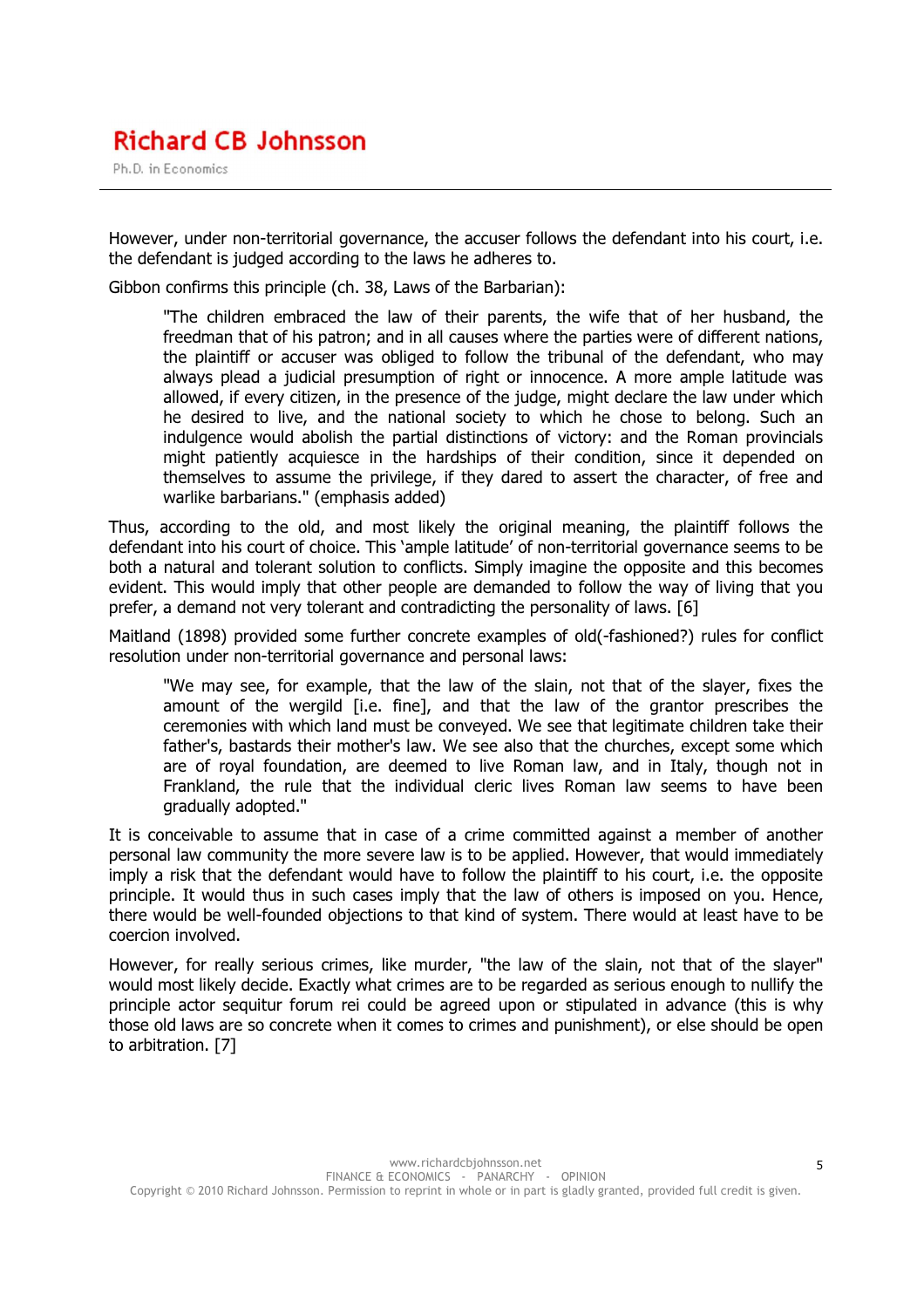Ph.D. in Economics

#### Not Intended to Derogate State Sovereignty

The personality of laws and the principle that plaintiff follows the defendant into his court was clearly discernible in the early maritime laws of Europe. "It is said that one of the cardinal principles of the celebrated Hanseatic League was the absolute independence of its members of all foreign jurisdiction wherever they resided and traded" (Liu 1925, p. 29). This system involved for example places like Lübeck, Visby and Novgorod (in what now is Germany, Sweden and Russia, respectively). Similar systems were found in Amalfi, Naples, Ancona in what now is Italy and for Florentine's (in Italy) in London. The same system operated for the Genoese (in Italy) at Nimes (in France) and by a reciprocal agreement between Spain and the Ottoman Empire and Morocco.

In relation to this, Liu makes the important observation that facts like these are sufficient to "throw overboard the theory that extraterritoriality was in any way intended to derogate from the sovereignty of the State granting it, inasmuch as the notion of territorial sovereignty was as yet unknown when extraterritoriality took its root." (p. 32). Thus, extraterritorial right were not intended to derogate State sovereignty, since State sovereignty simply was unheard of!

Liu also provides relatively late accounts of at least partial extraterritoriality, among them the case when king Henry IV arranged for English merchants to be judged by their own laws in the Hanseatic cities, the Netherlands, in Norway, Sweden and Denmark, while Richard III later did the same for Englishmen in Italy. "The letters-patent granted by Francis II, King of France, in 1559, to the Swedish subjects trading within his territory recognized the right of the latter to be judged by their own magistrates in all differences among them, although in mixed cases of any sort they were placed under the jurisdiction of the local authorities" (p. 38).

"What is most remarkable, perhaps," Liu continues, "is the treaty of [...] 1631, between Louis XIII, Emperor of France and Molei Elqualid, Emperor of Morocco, which contains terms of absolute reciprocity, so far as extraterritorial jurisdiction was concerned, [...] a treaty of perfect equality and reciprocity between a Christian and a Mohammedan Power" (p. 39). This, Liu states "ought to go far to prove that the institution of extraterritoriality was not contrived, at the beginning at any rate, and for a long time in the modern period, to meet the special situation of a defective legal system in non-Christian Powers." (p. 39-40). In the 18th and 19th century, similar agreements involved Great Britain and Morocco, the Ottoman Empire and the Kingdom of the Two Sicilies, France and Russia, France and the United States, Sardinia and Morocco, England and Portugal, as well as further examples involving Russian, Norway and Denmark. [8]

Instead of by deficient non-European judicial systems, "[t]hese late survivals of extraterritoriality in Europe", Liu tells us, "are to be explained partly by the as yet deficient judicial systems of some of the European Powers and partly by the abiding influence of the theory of the personality of laws" (p.44-5, emphasis added). Hence, he finds the deficiency of some European judicial systems "significant, because in the decline of extraterritoriality [within Europe], the improvement of the native [European] judicial system has always been an important factor. [...] In other instances, however, the persistence of extraterritoriality [within Europe] could not be ascribed to judicial deficiency but must have been due, if anything, to the existence of deepseated custom having its basis in the time-honored theory of the personality of laws" (p. 45).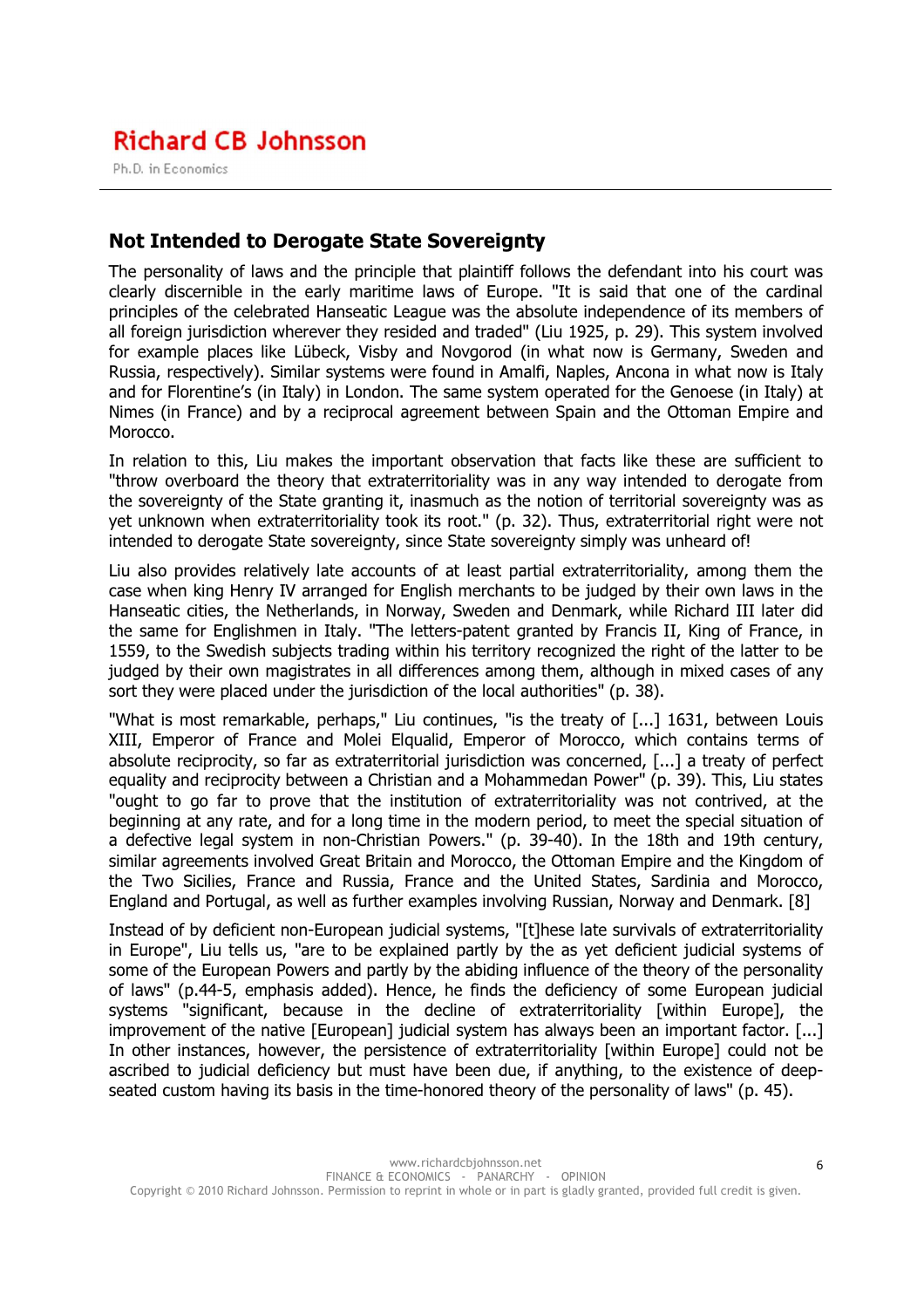Ph.D. in Economics

#### Not of European Imperialist Origins

We have already seen that many countries, also non-Christian countries, employed the system of non-territorial governance. Liu describes some other early accounts of this system both in the Levant and in the Far East. Extraterritoriality has often been assumed to be a product of European imperialism, but, although empires have imposed extraterritoriality on foreign states, as we shall see, this isn't the full story. Liu has already informed us that imperialism couldn't be the origin of extraterritoriality, "inasmuch as the notion of territorial sovereignty was as yet unknown when extraterritoriality took its root" (p. 32, and imperialism itself is based on the later idea of territorialism).

Indeed, Liu provides several early examples of extraterritoriality outside of Europe. He mentions two seventh century documents giving privileges to Christians in Syria and in relation to these Liu makes the following important remark:

"It is a remarkable fact that all these Capitulations [i.e. the extraterritorial rights] are unilateral or one-sided, dispensing favors without exacting any consideration. The explanation is again to be sought in the exuberant zeal for commercial development or nowhere. The object of the Capitulations was to regulate the conditions under which Europeans were to do business in the Levant; the interests of the Mussulman, whether at sea or abroad in a Christian country, were ignored in the scramble for the benefit of European commerce at home. Thus, the element of reciprocity was conspicuously absent, but its absence, though conspicuous, ought not to betray any derogation from sovereignty on the part of the proud Saracens. The fact is that during the period under examination, the notion of exclusive sovereignty was still unborn, and it is highly improbable that much attention could have been paid to it by the negotiators on either side" (p. 56-57).

Thus, the Muslims seems to have invited foreign merchants to come and trade with them by giving them the rights to live by their own laws, i.e. unilateral extraterritoriality voluntarily granted for mutual benefit. This should perhaps insert some further doubt in those that claim that extraterritoriality originally was a European imperialist imposition on non-Europeans.

But even more clear evidence is available; there was an important religious aspect of extraterritoriality as well. Liu cites a passage in the Quran [9] and then cites another scholar explaining the meaning of that passage in the following way:

"The Mussulman law was not made for the foreigner, since he is a non-Mussulman; it is necessary that he remain subject to his own law. The Mussulman law can neither protect him nor judge him nor punish him, since it protects, judges and punishes only Mussulmans; it is necessary that he be protected, judged and punished by his own law" (p. 57-58, footnote 3).

This system is referred to as the "dhimmi system" [10], and is utterly clear evidence that extraterritoriality wasn't imposed by European or Christian imperialists.

Liu also mentions 9th century extraterritorial rights of the Frankish merchants in Jerusalem ("Frankish" more or less meant Christian or European; see Maalouf 1983), and also how "a Mussulman was charged by the Emperor of China with the power to decide the disputes which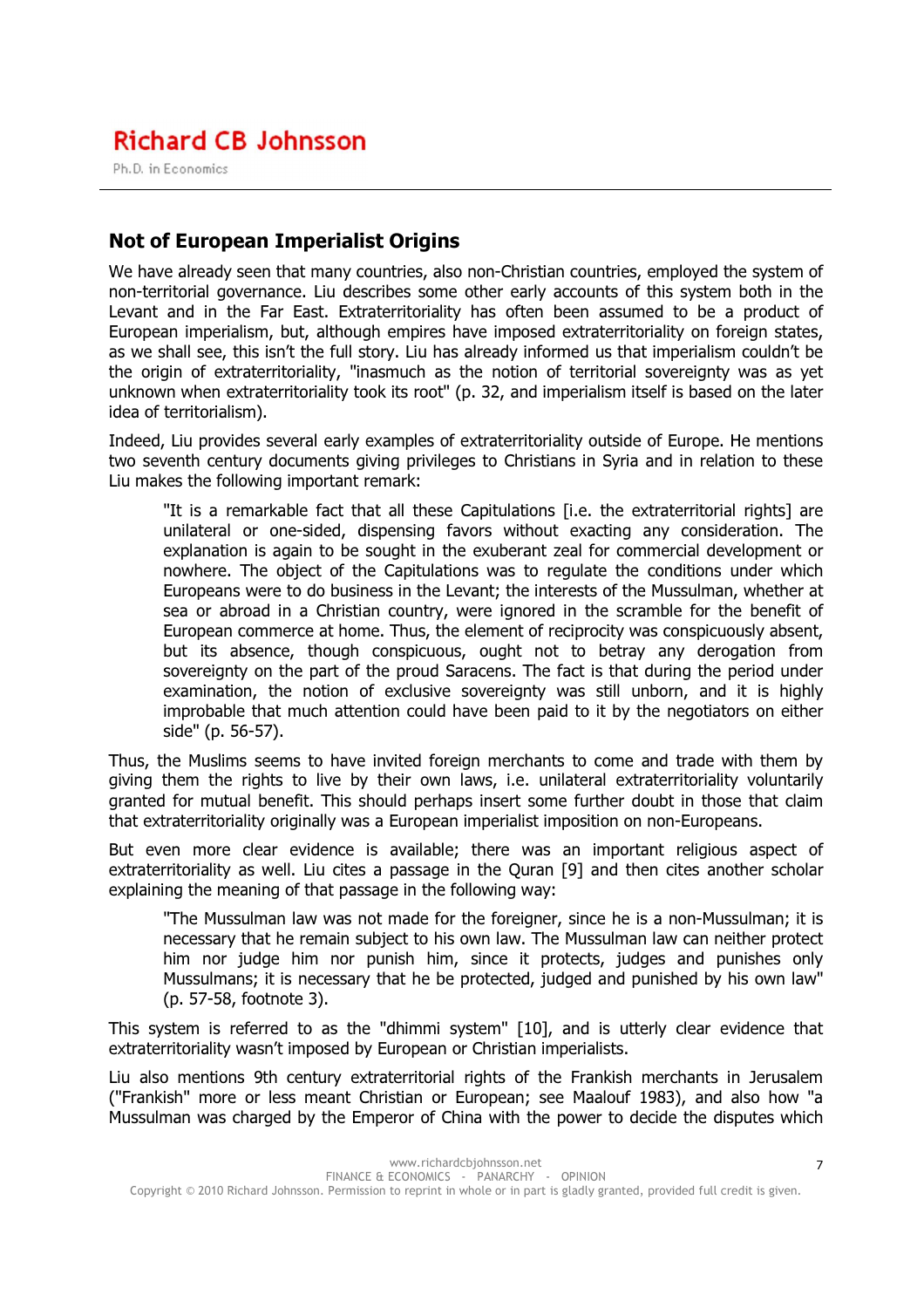Ph.D. in Economics

arose among the men of the Mohammedan religion in the ninth century" (p. 48-50). In the tenth century, an extraterritorial treaty was "entered into between the Byzantine Emperor and the Varangians or Russians", Liu tells us, and "[t]he reciprocal nature of this treaty inevitably point to the degree of tolerance with which the exemption was regarded on both sides and shows that there was a time when even in the relations of one Christian Power with another the practice of extraterritoriality was by no means such an anomaly" (p. 50-51).

As the Christian Crusaders conquered ports in the Levant, merchants from Italy were given extraterritorial rights "in the Byzantine Empire, Syria, and Cyprus [and] the rights conceded were in strict accord with the principle of actor sequitur forum rei" (p. 53-4). Liu also mentions that Amalfi, Pisa, Venice and Florence had extraterritorial rights in Egypt and Italian and Spanish in the Barbary States, also under the actor sequitur forum rei principle (p. 58-9). [11]

#### Later Non-Territorial Rights in Africa and the Levant

In addition to such early instances of unilateral or bilateral extraterritorial privileges, Liu describes the many later treaties in the Levant and Africa (after AD 1453). This turns out to be a strong confirmation of the stand Liu takes in regard to the origins of the extraterritorial privileges outside Europe. He tells us, for example, that when privileges were granted to France by the Ottoman Empire in 1535, "Turkey was at the zenith of its power" and France would have been in no position to impose any claims (p. 62). Indeed, when France obtained its first privileges seven years earlier, the king of France was even "in captivity in Madrid and was in no position to ride roughshod over the Turks" (p. 62). Moreover, "immediately after the conquest of Constantinople, Sultan Mohammed II granted to the Armenians, Greeks and Jews their special jurisdiction" (p. 62-3). Liu states that the "influence of religious differences [...] can, of course, hardly be denied. But what these differences did was not to furnish the Franks with ground for demanding special concessions, but rather to give the sultans an additional impetus to make their concessions" (p.63). [12]

On this 1535 treaty, Creasy (1961, p. 207-8) writes:

"Whatever the political economists of the present time may think of the legislation of Solyman Kanouni as to wages, manufactures, and retail trade, their highest praises are due to the enlightened liberality with which the foreign merchant was welcomed in his empire. The earliest of the contracts, called capitulations, which guarantee to the foreign merchant in Turkey full protection for person and property, the free exercise of his religion, and the safeguard of his own laws administered by functionaries of his own nation, was granted by Solyman to France in 1535. An extremely moderate custom duty was the only impost on foreign merchandise; and the costly and vexatious system of prohibitive and protective duties has been utterly unknown among the Ottomans. No stipulation for reciprocity ever clogged the wise liberality of Turkey in her treatment of the foreign merchant who became her resident, or in her admission of his ships and his goods." [13]

As a manifestation of the origins of the extraterritoriality, Liu quotes other legal scholars that even go so far as to dismiss "all other explanation" for the Ottoman concessions (p. 64-5). One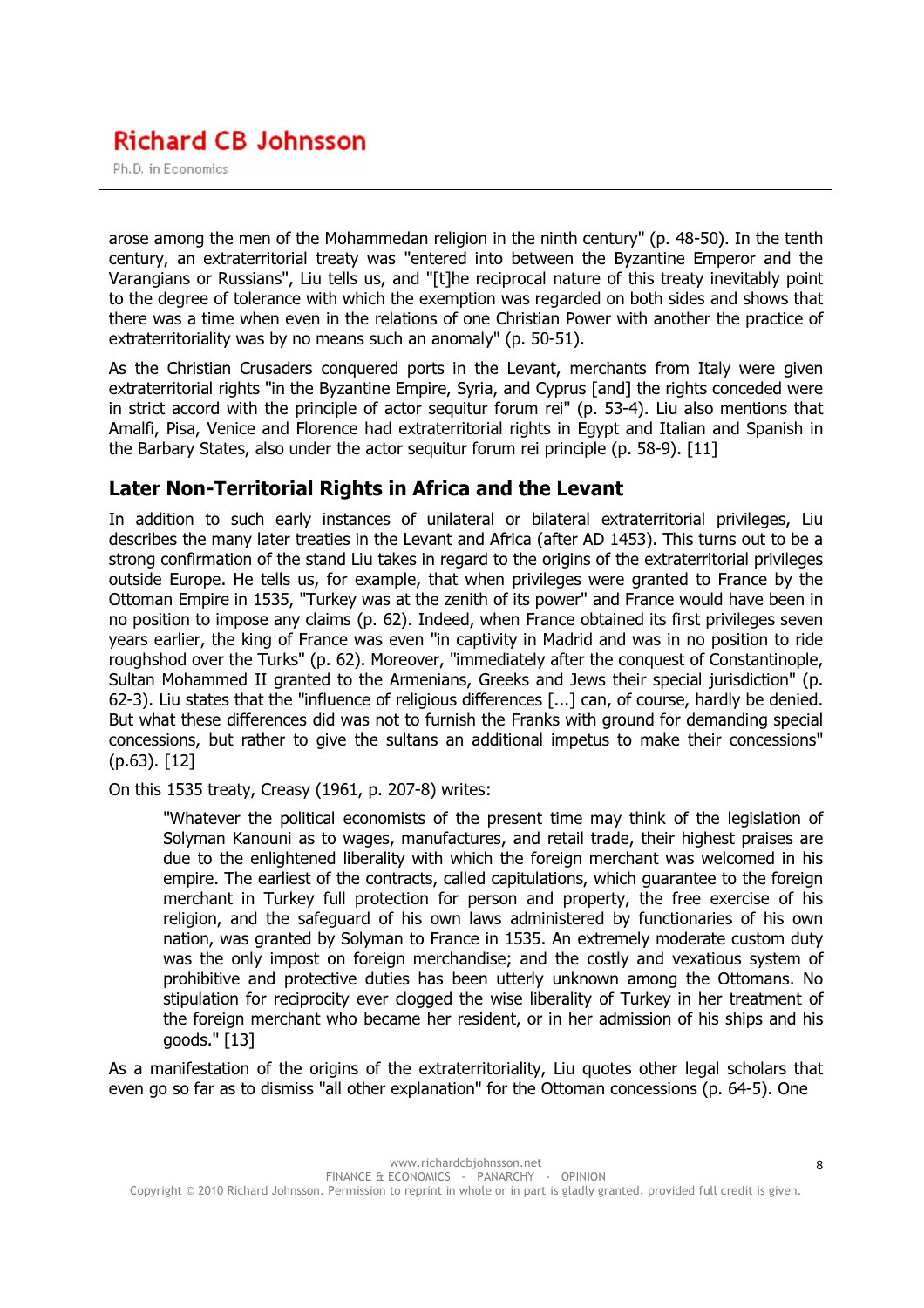Ph.D. in Economics

#### scholar named Renault said:

"I repeat that there has existed no period in the history of Constantinople in which foreigners have not enjoyed the advantages, and been subject to the disabilities, of extraterritoriality. The existing system of Capitulations [i.e. the extraterritorial privileges] is a survival rather than, as it is generally represented, a new invention specially adapted to Turkey. Still less is it a system, as it is often said to be, of magnanimous concessions made by far-sighted sultans of Turkey in order to encourage foreigners to trade with and reside in the empire. The Capitulations were neither badges of inferiority imposed on foreigners, as they have been described, nor proofs of exceptional wisdom peculiar to the sultans. As a fact, foreigners have never held so important a position in the capital under Ottoman rule as under that of the Christian emperors, and especially at the close of the twelfth century" (p.65).

Thus, he rejected all explanations but that of the system as a "survival" from the past. Indeed, it is a fact that the dhimmi system is a Muslim tradition, and seems to have been a tradition in general in Constantinople itself as well. However, I'm inclined to agree with Liu that it was all those other factors that gave "the sultans an additional impetus to make their concessions".

Hence, following the conquest of Constantinople, the so-called "millet system", a kind of dhimmi system, emerged. It was a way of handling all the various religious minorities that actually resided in there. Levy (1994, chapter 3, pp. 42-70) makes an interesting note in relation to this:

"Until recently it was generally believed that, following the conquest of Constantinople in 1453, Mehmed the Conqueror molded the Ottoman millet system into its definitive form. According to this traditional version, Mehmed established separate, parallel, and autonomous organizations for his Orthodox, Armenian, and Jewish subjects. // These were supposedly similar, statewide structures with well-defined hierarchies, controlled from Istanbul by their respective ecclesiastical leaders, the Greek and Armenian Patriarchs and the Jewish Chief Rabbi. Recently, however, this portrayal of the millet system has been shown to be greatly oversimplified and incorrect. The Ottomans, it appears, did not develop rigidly uniform structures for their minorities. Rather, their pragmatism and laissez-faire attitudes allowed for the emergence of flexible arrangements, resulting in the development of diverse structures of self-government. These arrangements took into account the needs and interests of the state, as well as the particular circumstances of each of the minority communities."

Garnett (1911, p. 156) explains these so-called "capitulations" in more detail:

"In European States generally a foreigner therein resident is amenable to the laws of the country and enjoys no greater privileges or immunities than its natives, foreign embassies and consulates only being exempt from this rule. In Turkey, however, all European foreigners enjoy the same immunities as diplomatists in other countries. Their dwellings or business premises cannot be entered by the Ottoman police without the consent of their respective consuls, to whom notice must immediately be given in case of the arrest of one of their subjects, nor can a foreigner be tried for any offence before a native court unless represented by his consul, who is entitled to appeal against the sentence and its execution should he consider it unjust. // All suits in which foreigners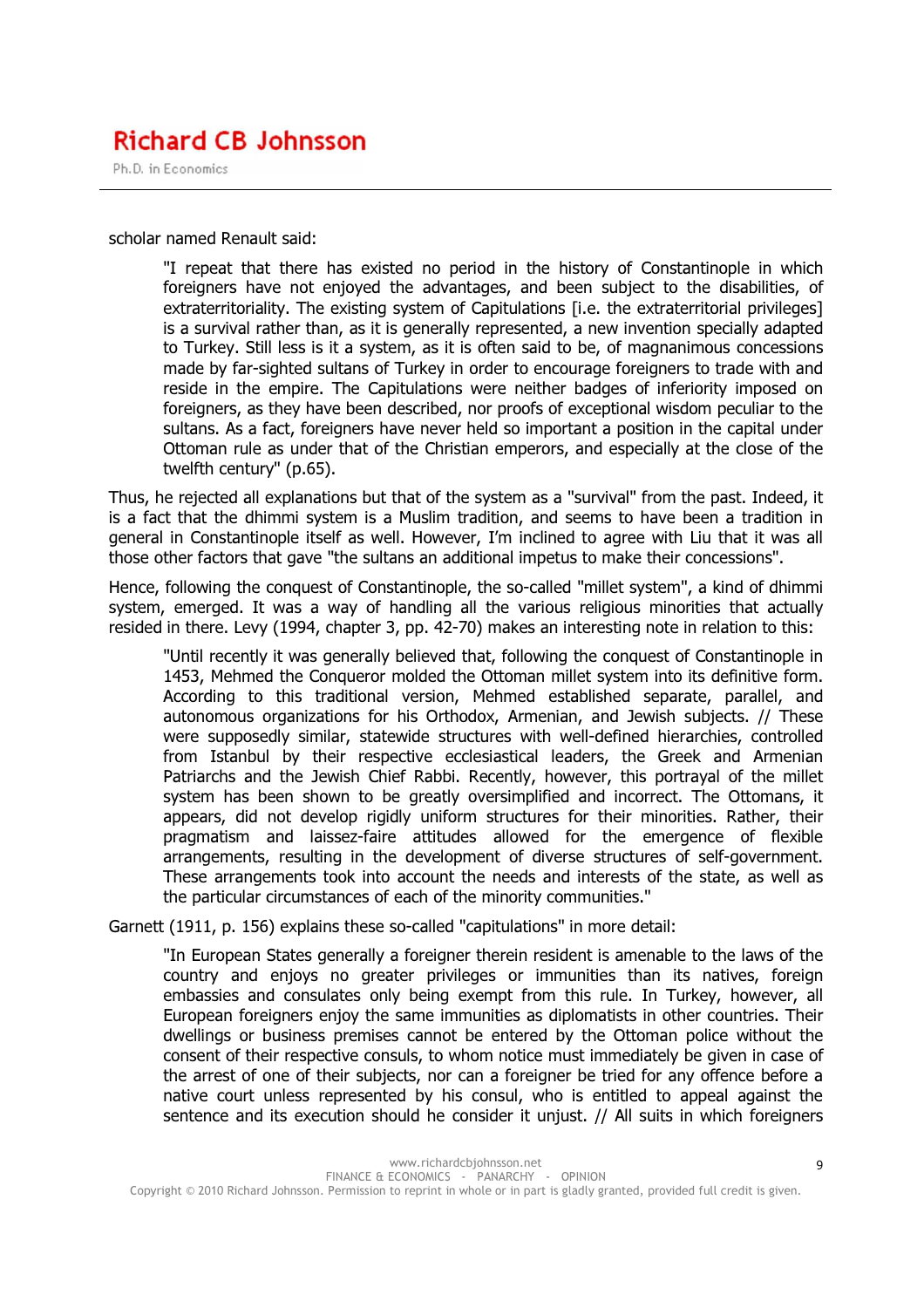Ph.D. in Economics

are alone the litigants are tried in their own consular courts, and between foreigners and Ottoman subjects in mixed courts at the sittings of which a representative of the consul must be present. // The taxes and dues which may be levied upon foreigners are also regulated by treaty, and can only be increased with the consent of their Ambassadors."

Note that these were non-military and non-political (in the modern sense of international politics) but rather personal law capitulations. They were on principle given to any individual, not because they were subjects to any particular other system of laws, like the French or British, and the Turkish government had signed a treaty with the corresponding government, but because they were not Muslim and wanted to live by non-Muslim laws. This seems to be a forgotten tradition, a tradition of diverse structures of self-government and of tolerance and laissez-faire attitudes towards minorities. [14]

Liu also mentions the existence of extraterritoriality in "Algiers, Morocco, Tripoli, Tunis, Persia, Muscat, Zanzibar, Senna (in Arabia), Egypt, Congo, Ethiopia, and Madagascar", all in adherence to the principle actor sequitur forum rei. (p. 69-74).

#### Imperialism in the Far East?

But as Liu describes extraterritoriality in the Far East, it turns out that the picture looks different than in the Levant and Africa  $-$  "the assertion of territorial jurisdiction was quite general in the more important countries of Asia prior to the introduction of extraterritoriality in the nineteenth century" (p. 77). They simply "were not in the habit of granting to foreigners extraterritorial privileges" (p. 83). Liu mentions some religious reasons for this:

"As is well known, Confucianism and Buddhism, the dominant systems of philosophy and religion in the Far East, make no discriminating distinctions between the native and alien. They teach tolerance and indulgence to all alike. For this reason, the peculiar situation to which the Mohammedan religion gave rise in regard to the unbeliever did not exist in Eastern Asia." (p. 76)

Thus, comparable amounts of tolerance might to some extent already have been present, also because of religious reasons. As Liu notes, the extraterritorial privileges that later were introduced don't appear to have come from any of the various reasons we have considered so far (i.e. religion, inviting trade, etc). Moreover, China probably was at least as civilized a country as any Western country at that time, although certainly different in many aspects.

This made Liu seek the answers to the rise in extraterritoriality in the opinion in the West that the Oriental legal systems were "deficient". He refers to a British Nobleman who supposedly said "[t]he Chinese laws [...] are not only unjust, but absolutely intolerable" (p. 85, emphasis in Liu).

Liu tells us that "extraterritorial rights have been enjoyed by foreign Powers in China, Japan, Corea, Siam, Borneo, Tonga and Samoa" (p. 91), mixed cases being handled by the principle actor sequitur forum rei. When it comes to the Far East, Liu seems to be of the opinion that "had it not been for the insistence of the foreign merchant  $-$  an insistence often amounting to open violence – it is difficult to speculate how soon the East would have waked up to the need of contact with the Occident" (p.76-7).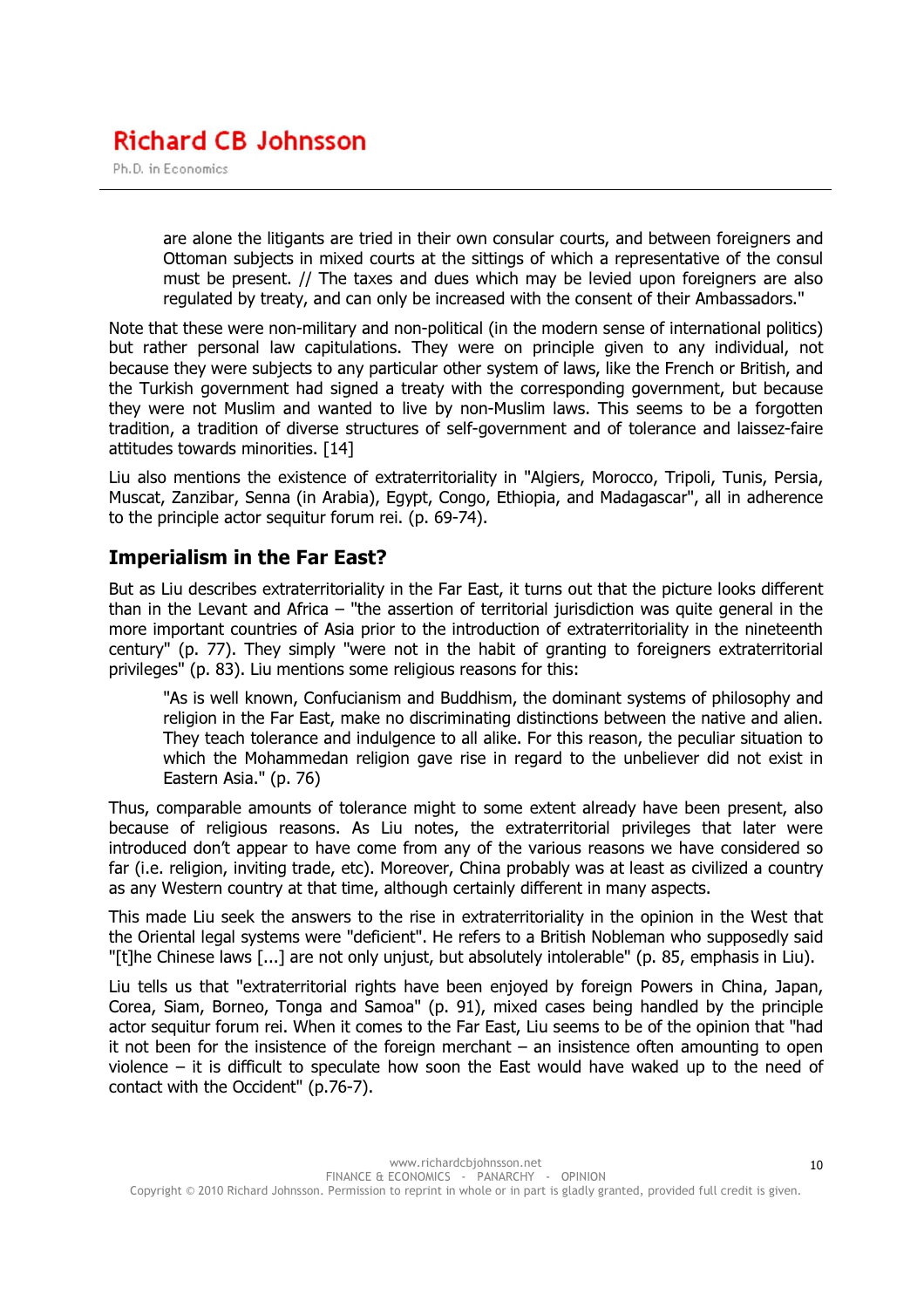Ph.D. in Economics

Thus, the reason extraterritoriality became so wide-spread during the nineteenth century probably was, after all, due to some kind of imperialism on behalf of the newly emerged territorially sovereign states of Europe. This appears to be an offense and a contradiction made by some territorially sovereign states also today, i.e. that of territorially sovereign states forcing other territorially sovereign states to adopt their laws and hence non-territoriality. [15]

Although one could easily believe that extraterritoriality was imposed on China and other countries in the Far East very late, one should also remember that Liu actually also provided an example of 9th century Chinese extraterritoriality, i.e. when "a Mussulman was charged by the Emperor of China with the power to decide the disputes which arose among the men of the Mohammedan religion in the ninth century" (p. 50). Thus, it seems that non-territorial governance have existed very early both in Africa, Europe, the Levant and the Far East, indeed, all the places Liu studied.

#### The Rise of Territorial Sovereignty and Territorial Intolerance

From what we have seen so far, it's more than tempting to draw the very important conclusion that the origins of non-territorial governance and extraterritoriality – with its dominant features being the principles of personality of laws and of the non-territorial implementation of the principle actor sequitur forum rei – is at odds with the territorial governance as we know it today. Indeed, the two systems are nothing but totally different, judging by their guiding principles. The versions of extraterritoriality usually connected to the term and most often discussed today rather seem to have come from imperialist notions on behalf of the emerging or already territorially sovereign states.

But when, how and why did these territorially sovereign states arise? Liu informs us:

"During the sixteenth and seventeenth centuries, an era of dynastic and colonial rivalry set in. The discovery of America initiated among the more powerful maritime Powers of Europe the struggle for colonial possessions. The ascendancy of these Powers aided their assertion of an exclusive territorial sovereignty, until 1648 the treaties making up the Peace of Westphalia accepted the latter as a fundamental principle of international intercourse. This development of territorial sovereignty was distinctly fatal to the existence of the system of consular jurisdiction [i.e. the extraterritorial courts], and facilitated considerably its decadence in Europe, because it was founded on the opposite theory of the personality of laws" (p. 37).

Thus, it seems like the Peace of Westphalia in 1648 was a decisive year, as the idea of exclusive territorial sovereignty replaced the theory of the personality of laws as the fundamental principle of international intercourse. However, as Liu indicates, the race for colonial possessions and territorialism had already started. Territoriality didn't follow from the peace treaties but instead the idea of territoriality seems to have been an important reason for the Thirty Years War to begin with. [16]

How was non-territorial governance replaced by territorial sovereign states? Liu tells us:

"The methods by means of which the abolition of extraterritoriality has been accomplished or attempted are varied. Broadly speaking, they may be classified under the following six categories:  $-$  (1) by passing under the sovereignty of States which do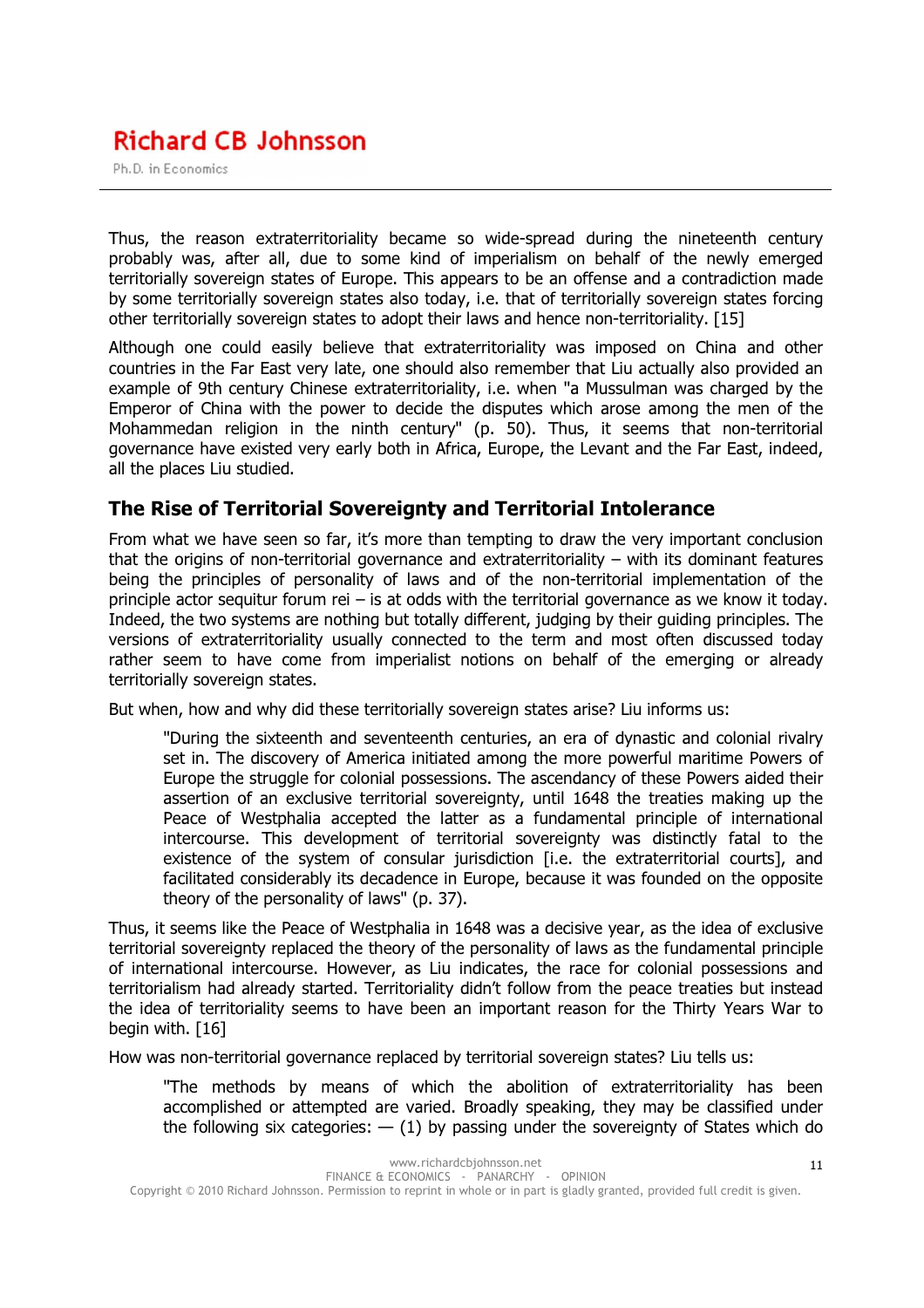Ph.D. in Economics

not recognize or grant the right of exemption from local jurisdiction; (2) by passing under the temporary jurisdiction of such a State; (3) by breaking off from a State in which the extraterritorial system exists; (4) by becoming a protectorate of a State which does not concede rights of extraterritoriality; (5) by unilateral cancellation; and (6) by diplomatic negotiation leading to a mutual agreement on the abolition or preliminaries to it" (p. 103).

The technical details of each and every case in which extraterritoriality was abolished are very interesting, but what's really interesting are the reasons put forward why territorial sovereignty was to be preferred. This makes the last two categories of special interest, since they involve statements defending the changes.

The diplomatic negotiations Liu discusses deals with situations where it turns out that one or more territorial sovereign states have one-sided extraterritorial rights in another state, and the latter wanting these extraterritorial rights to end. A sentence that captures much of the spirit of such negotiations is the following, were Liu summarizes a Turkish attempt to end the foreign extraterritorial rights: [17]

"... the Capitulations were disadvantageous alike to the foreigner and to the Ottoman Government; that they created 'a multiplicity of governments in the Government;' and that they were an insuperable obstacle to all reform" (p. 183).

Here we first see a claim that the extraterritorial rights were disadvantageous to the foreigner, a dubious claim the Turkish delegates contradicts in other statements:

"Indeed, it was no rare thing to see judgments given against foreigners remain unexecuted." As a matter of fact "the Turkish authorities were tied by the treaty restrictions, of which the consular officers made the widest use 'in order to withhold deliberately from justice offenders who had infringed the public order and security of the country'" (p. 187-8).

If anything, there seems to have been a great disadvantage to the Turkish citizen, to the plaintiff of such cases.

Secondly, the sentence of the previous quote seems to be correct insofar as it recognized the disadvantages of the extraterritorial rights for the Government seeking territorial sovereignty. It is of course not an argument at all, but an assertion.

Thirdly, the extraterritorial capitulations are described as "governments in the Government" (or States within States as is a more common expression), whereas the truth is that various governments peacefully coexist in the same territory. Extraterritorially this is even true for the present territorial local and State governments within a federal Government and its territory. That's a problem for a Government seeking to be a territorially sovereign monopolist. It dislikes the competition and obviously tries to abolish it by picturing itself as some kind of mothergovernment with numerous wild children running around wildly – not very convincing, nor very true.

Fourthly, the extraterritoriality supposedly was "an insuperable obstacle to all reform" [18]. But what was to be reformed?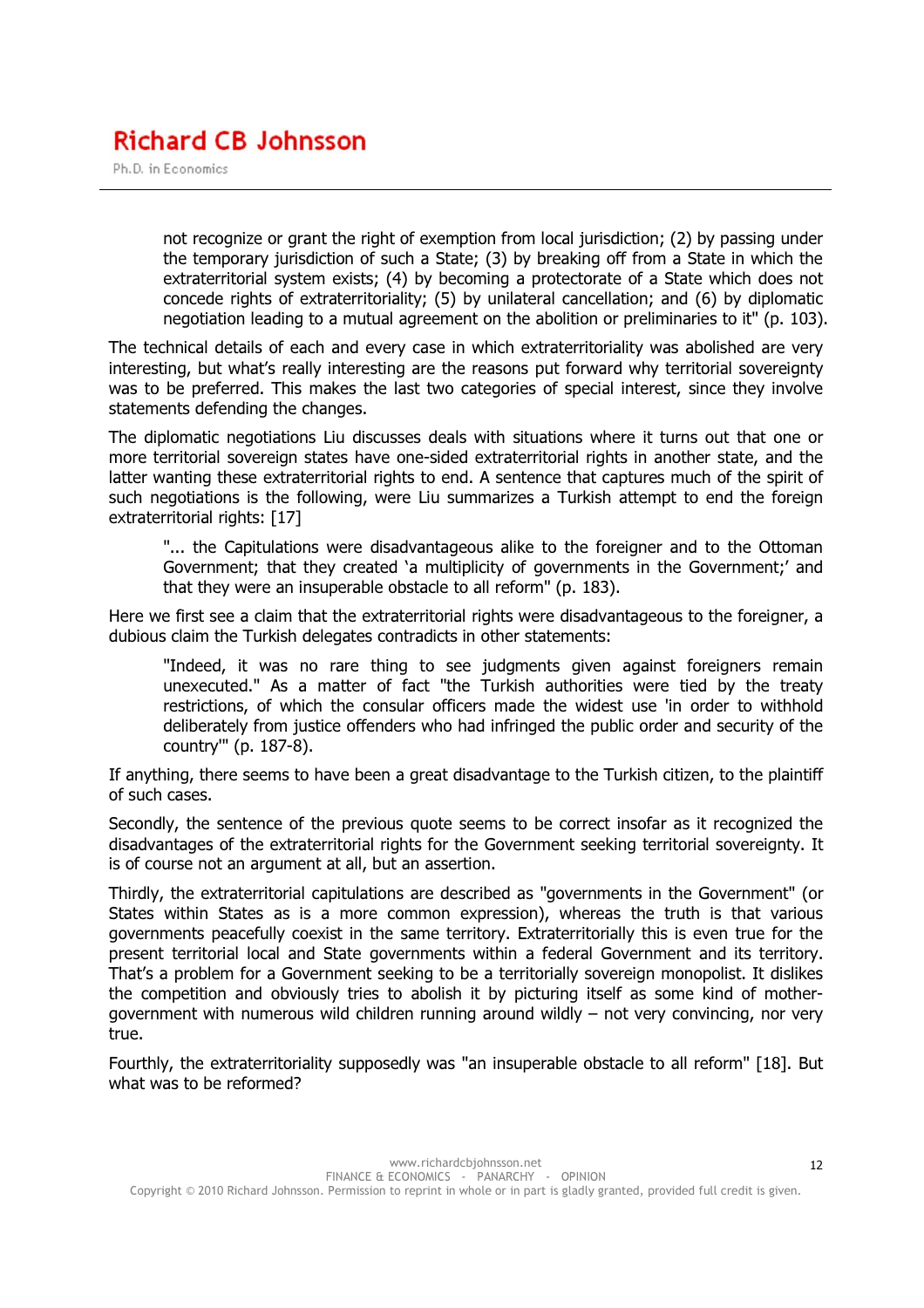Ph.D. in Economics

We receive an indication in the following summary of the Turkish argument:

"The Turkish delegation maintained with no less insistence that existing Turkish legislation amply met the requirements of modern life; that one could without any apprehension leave to the Grand National Assembly the duty of applying to this legislation such modifications as might seem necessary from time to time; that the Turkish judicature, which had been recruited for over forty years from among the graduates of the faculty of law [in Constantinople], was fully qualified for its task, and that foreigners no less than Turkish nationals would find in the legislative and judicial system of Turkey all the guarantees required for the safety of their persons and their interests" (p. 189-90, Liu citing Parliamentary Papers, p. 481).

This could hardly be legal reform of the Turkish laws, since that could be accomplished anyway, and in fact, they had already to a large extent been reformed. And it can hardly be the rights of foreigners that were the main concern, a point we just recognized above. Instead, it seems that the "reforms" are those of the territorially sovereign Government, trying to impose whatever "might seem necessary from time to time" to them.

#### Territorialist Power Urge

Lets hope they had better reasons than such for abolishing extraterritoriality. The whole argument of the Turkish delegates, insofar it can be called an argument at all, represents the power urge, which can be found in all other territorial governments as well. In what seems to be more than a mild ignorance of its past, the delegates finally wanted to make Constantinople a place where territorial sovereignty was the rule.

Indeed, at the Conference of Lausanne in 1922-3 it was recognized "that according to presentday ideas of law the capitulatory régime is regarded as liable to diminish the sovereign powers of an independent state; and it is intelligible" (p. 185, Liu quoting one of the delegates). Power of the state seems to have been the words of the day. Is there really much difference today?

Liu cites another very interesting case; the treaty between Turkey and Soviet Government in Russia in 1921, ending the extraterritorial rights in Turkey:

"The Government of the R.S.F.S.R. considers the Capitulatory régime to be incompatible with the free national development and with the sovereignty of any country; and it regards all the rights and acts relating in any way to this régime as annulled and abrogated" (p. 185).

It seems non-territorial governance indeed is incompatible with "free national development" and territorial state sovereignty. We all know the results of "free national development" in Leninist and Stalinist Russia. [19]

Nevertheless, one might grant the Turkish Government the acknowledgement that there was a fair amount of hypocrisy involved on the part of the Powers that held extraterritorial rights in Turkey. After all, these were territorial sovereign states themselves, not willing to grant the same rights to others. What was to be expected from Turkey if Turks weren't allowed similar rights abroad?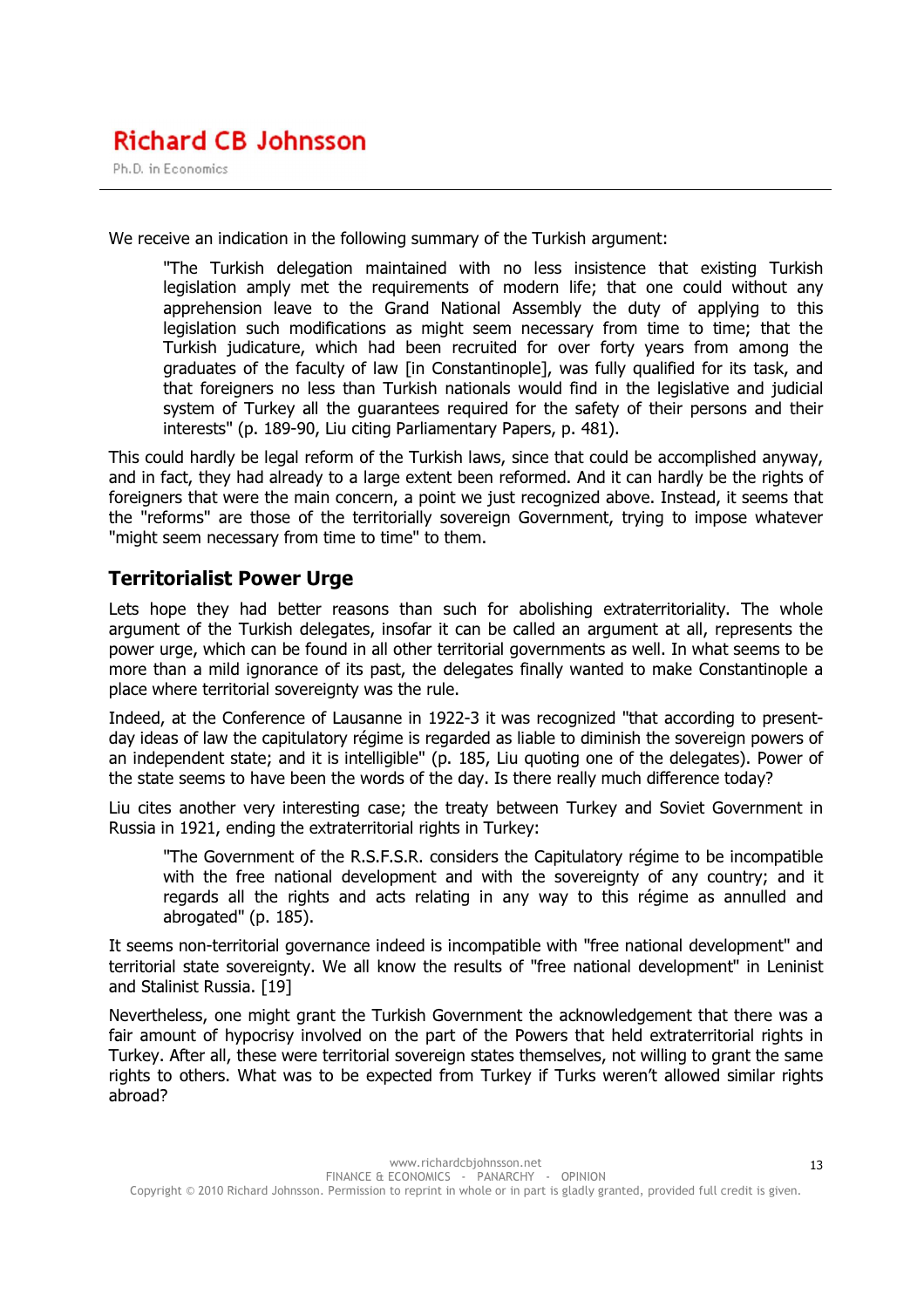Ph.D. in Economics

Another aspect that also is striking is that the extraterritorial rights somehow seem to have belonged to the territorial states and not its subjects. In a way, this kind of territoriality seems to be a way for the territorial monopolist to reach into other territorial monopolies in order to impose its will on its subjects also abroad. This modern version of extraterritoriality clearly differs from the historical origin. Territorial enclaves in other states are still part of territorialism, rather than non-territorialism, and do not include the concept of personal law and the historically related principles.

It wasn't only in relation to Turkey that this kind of "reasoning" took place. Liu also mentions Persia and once again the Soviet government excelled:

"[T]he R.S.F.S.R formally affirms once again that it definitely renounces the tyrannical policy carried out by the colonizing governments of Russia which has been overthrown by the will of the workers and peasants of Russia. // Inspired by this principle and desiring that the Persian people should be happy and independent and should be able to dispose freely of its patrimony, the Russian Republic declares the whole body of treatises and conventions concluded with Persia by the Tsarist Government, which crushed the rights of the Persian people, to be null and void" (p. 198, Liu citing the Soviet/Persia treaty).

Liu doesn't mention this, but it seems that there is a possibility that that it was some kind of reciprocal system that was abolished. After all, the same treaty declared "that Russian subjects in Persia and Persian subjects in Russia shall [...] be placed upon the same footing as the inhabitants of the towns in which they reside; they shall be subject to the laws of their country of residence, and shall submit their complaints to the local courts" (p. 198). If this is so, it is evident that the former quote makes sense only if one replaces "the people" by "the people in power".

Similar motives were propounded in Japan and Siam. According to Liu (p. 215), "Siam gave the following as reasons for requesting its abolition: (1) that it invaded the sovereignty of Siam, a free nation; (2) that it made the administration of impartial justice difficult, if not impossible; (3) that it put obstacles in the way of the maintenance of order, being a continual affront to Siam's dignity and a fruitful source of irritation; (4) that it was expensive  $-$  involving, as it did, the maintenance of European judges and advisers; and (5) that it tended to discourage the completion of the Siamese codes of laws then in progress [...]."

In China, Liu tells us, there were serious objections to the system of extraterritoriality:

"(a) In the first place, it is a derogation of China's sovereign rights, and is regarded be the Chinese people as a national humiliation.

 (b) There is a multiplicity of courts in one and the same locality, and the interrelation of such courts has given rise to a legal situation perplexing both to the trained lawyer and to the layman.

 (c) Disadvantages arise from the uncertainty of the law. The general rule is that the law to be applied in a given case is the law of the defendant's nationality, and so, in a commercial transaction between, say, X and Y of different nationalities, the rights and liabilities of the parties vary according as to whether X sued Y first, or Y sued X first.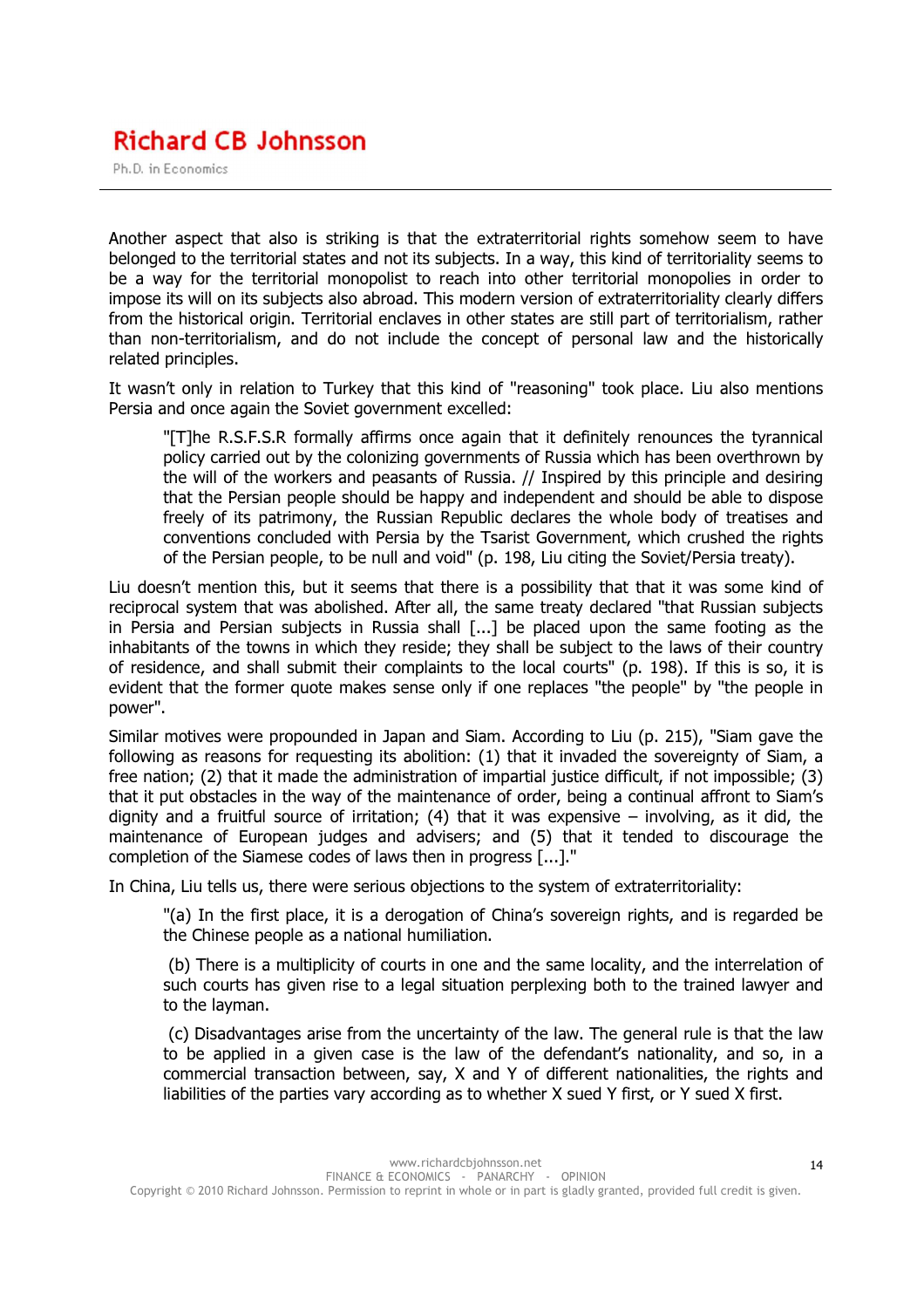Ph.D. in Economics

 (d) When causes of action, civil or criminal, arise in which foreigners are defendants, it is necessary for adjudication that they should be carried to the nearest Consular Court, which might be many miles away; and so it often happens that it is practically impossible to obtain the attendance of the necessary witnesses, or to produce other necessary evidence.

 (e) Finally, it is a further disadvantage to the Chinese that foreigners in China, under cover of extraterritoriality, claim immunity from local taxes and excises which the Chinese themselves are required to pay" (p. 223-4). [20]

The wish to have full power over a certain territory is evident in both the Siamese and Chinese objections. However, one must still recognize the demand made by Chinese Prime Minister Chin in 1919 where he "made it quite clear [...] that all future treaties between China and the new or old nations would be based absolutely on equality, reciprocity, fairness and justice" (p. 227).

After all, as noted above in the Turkish case, the others were territorial sovereign states themselves, not willing to grant the same rights to China. Such hypocrisy and actual legal discrimination against foreigners in the own country, is indeed objectionable.

In relation to the rise of territorialism, it is interesting to note that the framing of the constitution of the United States of America and of the constituting states, were also based on the idea of exclusive territorial sovereignty. [21]

Despite all the pledges to individual sovereignty, the people went from British territorial rule, to being ruled by territorial states in a federation. The states could secede, but not groups and individuals within the states. Under real non-territorial governance, secession is possible down to the level of the individual, exactly in the way it seems to have been historically. Thus, the US constitution seems to be based on the same idea as that of for example Soviet Russia, i.e. that of territorial governance.

#### Territorialism, Major Warfare and Mass-Murder

The idea of exclusive territorial sovereignty was firmly established in The Westphalian Peace, although certainly not a new idea, as noted above. These Peace treaties have received their fair share of criticism. It is interesting to note that criticism also comes from major potentates of today. For example, here's a former Secretary General of NATO:

"It is my general contention that humanity and democracy - two principles essentially irrelevant to the original Westphalian order - can serve as guideposts in crafting a new international order, better adapted to the security realities, and challenges, of today's Europe. The Westphalian Peace, signed here in Münster, was the first all-European peace after the first all-European war. It has shaped our thinking about the structure of the international system, and thus about war and peace, perhaps more than any other single event in the last 350 years. Yet the Westphalian system had its limits. For one, the principle of sovereignty it relied on also produced the basis for rivalry, not community of states; exclusion, not integration. Further, the idea of a strong, sovereign state was later draped with nationalistic fervour that degenerated into a destructive political force. The stability of this system could only be maintained by constantly shifting alliances, cordial and not-so-cordial ententes, and secret agreements. In the end, it was a system that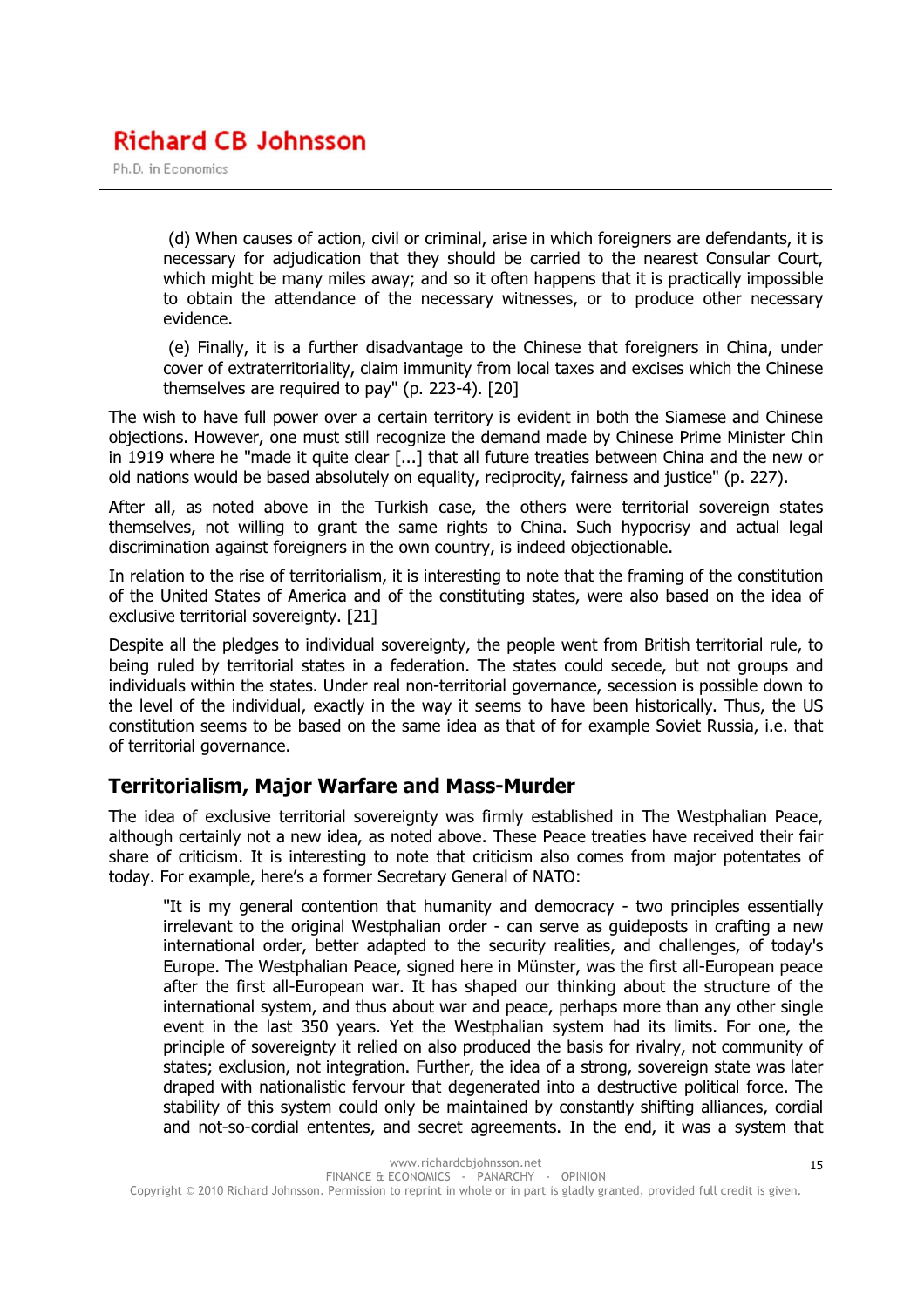Ph.D. in Economics

could not guarantee peace. Nor did it prevent war, as the history of the last three centuries has so tragically demonstrated" (NATO 1998).

He was absolutely right about the importance of The Westphalian Peace in the way it seems to have come to shape the way of thinking in the years that has followed (while, of course, the same thinking was originally behind the treaty itself, made up and signed by aspiring territorial rulers). Territorial sovereignty has indeed produced a basis for rivalry, not community; exclusion, not integration; it has produced strong monopoly governments, often nationalistic, intertwined in various secret alliances; it has produced not peace but the most horrific large-scale wars this planet has ever seen. [22]

But although the NATO Secretary General seems to be basically right about this, unfortunately he also seems to be stuck in the mindset behind The Westphalian Peace treatises himself [23]. He still thinks in terms of territorial sovereignty and his vision seems to be a set of allencompassing treaties between territorially sovereign states that would ensure that these states don't fight each other, "the ideal of a global institution including all nations", as the NATO Secretary General put it. After all, if we had a World Government, encompassing all known inhabitable territories on the planet, whom would this government fight? "What sets this process apart from the Westphalian system", writes the NATO Secretary General, "is the willingness of states to cede elements of national sovereignty for the common good of a united Europe. It thus aims directly at eliminating those root causes of conflict that Westphalia could not overcome."

For sure, a World Government couldn't fight other governments, but is it really "the root cause"? I believe not. There is indeed one conspicuous omission from this kind of reasoning; the fact that all territorially sovereign states still can fight the people living in its own territory. It is most remarkable that no mention comes of the fact that it is these Westphalian territorial monopolies on the use of force that has enabled really horrific large-scale mass murdering, besides those large-scale wars. I'm talking about the death camps in places like Nazi-Germany, Soviet Russia, China, etc. A World Government is no remedy for this  $-$  au contraire  $-$  because the possibilities to escape or the likelihood of foreign intervention would then be as close to zero as one could get. [24]

Thus, the mindset behind The Westphalian Peace treatises is still present and is still shaping the future. [25] Here we have one of the most powerful persons walking this planet (i.e. the Secretary General of NATO), one that is wise enough to realize the inherent problems of the past ideas, yet ending up recommending more of that sort. It seems to me it would be far wiser to recommend the opposite of those past ideas, to recommend non-territorial governance instead of new versions of territorial governance.

That would imply a system not of the colonial kind, where territorial sovereigns impose their laws on another state, nor of the modern kind, where territorial sovereigns impose their laws on people also outside of their territory (as the examples noted in footnote 23 above). Rather, it would be a system where each and every one has the full political freedom of choosing and having the government he wants, with as much economic freedom as desired. Then people would have and would be judged by the laws they find theoretically, practically and morally right, wherever they happen to be geographically. This would hold for ethnic, religious or whatever kind of minority, all the way down to the smallest minority, the individual. [26] This would of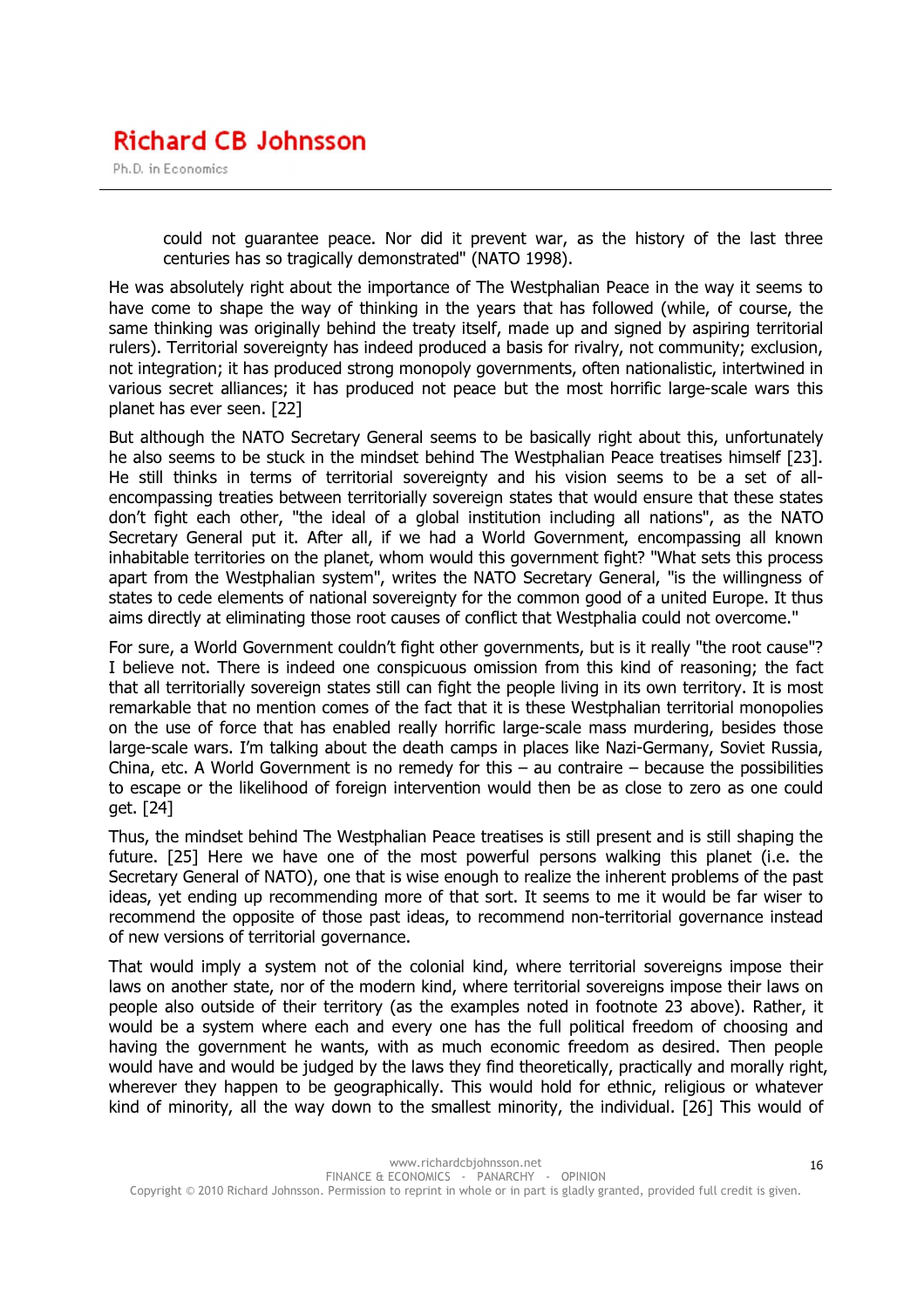Ph.D. in Economics

course also enable anyone within the majority (i.e. religious, ethnic, etc.) the possibility to opt out from any laws of the majority that one does not approve of.

Such non-territorial governance would naturally eliminate much of current and territorial disputes and the risk of further major warfare, including the use of weapons of mass destruction. [27] It would also naturally eliminate much of the risks of territorially restricted terror regimes imposed by the monopolist government on people living in that particular territory.

We should, however, not be led into believing that non-territorial governance would eliminate all abuses – everything can be abused – and it is a fact that earlier non-territorial governance was transformed into territorial authoritarianism. And also non-territorial governance can be established in both a tolerant and an intolerant way, as history clearly shows. Abuses were abundant also under non-territorial governance. Nevertheless, by eliminating any claims to territorial sovereignty, or curbing any early seeds to such claims, the major warfare and massmurder of territorialism is far less likely to occur again.

#### Qua lege vivis?

Now, when one thinks of it, the origins of extraterritoriality or non-territorial governance perhaps aren't that strange at all. For most of our common history, people have lived as nomads in small hunter-gather societies or in territorially dispersed communities of low average population density where strict borders were not claimed or upheld. In such societies they developed their own set of moral standards and laws (but perhaps mostly not yet written but memorized legislation). It became only natural that the laws followed the persons, not the territory. When encountering people from other such non-territorial communities, it would seem only natural to expect that those others lived by different moral standards and laws. To avoid conflict, it would be best not to try to impose one's own moral standards and laws on those others. To avoid that others try this, it only seems natural to abstain from it oneself. In case conflict arises, the best way to avoid further conflict would be to let the defendant be judged by his laws. Hence, the common question on a stranger's origins related to his law and customs, not only to his place of birth & ethnicity. Non-territorial governance thus presents itself as the tolerant and peaceful solution. And although Liu may be presenting the early as well as later traces of extraterritoriality, he was referring to the documented traces. More likely, the system is as old as mankind itself.

As I stated at the beginning, almost everywhere we've had it, yet almost nobody knows about it. Yet, it is the current territorial governance that is the historical anomaly. Hopefully, this review will bring more people out of the current territorial intolerance to learn more about this part of mankind's forgotten legacy. Fortunately, there have been, as well as are, people considering non-territorial governance alternatives [28]. With just a little bit more of non-territorial tolerance, maybe the current territorial intolerance will fade away. That would at the same time signify the return of non-territorial governance.

Maybe, it will once again be perfectly natural "that five men, each under a different law, would be found walking or sitting together." Maybe one day it will once again be perfectly natural, on the encounter of a stranger, to ask:

Qua lege vivis? According to what law are you living?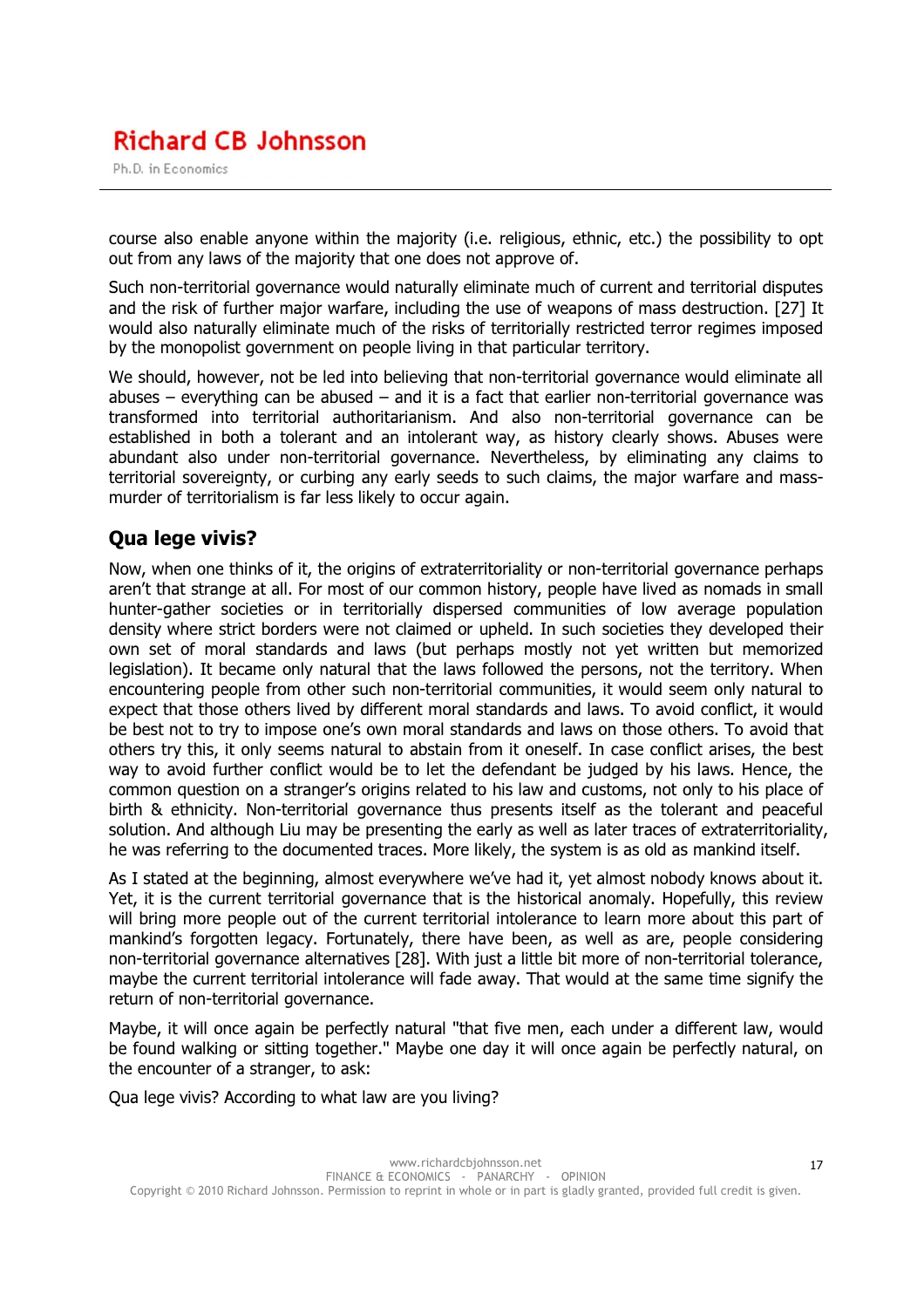Ph.D. in Economics

#### References

Benson, B (1990), "Customary Law with Private Means of Resolving Disputes and Dispensing Justice: A Description of a Modern System of Law and Order without State Coercion", The Journal of Libertarian Studies, Vol. IX, No. 2 (Fall 1990). Available on-line at http://www.mises.org/journals/jls/9\_2/9\_2\_2.pdf.

Crawford, RM (1967): "Historical Aspects of the Problem of Recurrent Wars", in Paths to Peace, edited by VH Wallace, Melbourne University Press, 1967.

Creasy, Sir ES (1961), History of the Ottoman Turks, Beirut, 1961.

De Puydt, PE (1860), "Panarchy". First published in French in the Revue Trimestrielle, Bruxelles, July 1860. Available on-line at http://www.panarchy.org/depuydt/1860.eng.html.

Friedman, D (1973), The Machinery of Freedom: A Guide to Radical Capitalism, Harper & Row (1973).

Garnett, LMJ (1911), Turkey of the Ottomans, Sir I. Pitman & sons, ltd., London.

Levy, A (1994), The Jews of the Ottoman Empire, Darwin Press, Princeton, 1994

Liu, S.S. (1925), Extraterritoriality: Its Rise and Its Decline, New York. Columbia University Press, 1925, 235 p.

Long, RT (1993), "Virtual Cantons: A New Path to Freedom?", Formulations (Autumn issue), Free Nation Foundation. Available on-line at http://libertariannation.org/a/f11l1.html.

— (1994), "The Decline and Fall of Private Law in Iceland", Formulations (Spring issue), Free Nation Foundation. Available on-line at http://www.libertariannation.org/a/f13l1.html.

Kayaoglu, T (2002), "Construction of Territorial Sovereignty in Non-Western, Non-Colonized Countries: A State Socialization Model", Paper prepared for presentation at the 43rd Annual Meeting of the International Studies Association, 24-27 March 2002, New Orleans Marriott Hotel, New Orleans, Louisiana.

Maalouf, A (1983), The Crusades Through Arab Eyes, first published in French in 1983, translated and published in English in 1984.

Maitland, FW (1998), "A Prologue to a History of English Law", Law Quarterly Review, vol. XIV, pp. 13-33. Also prefixed to the second edition of the History of English Law, Cambridge, University Press; Boston, Little, Brown & Co, 1899. Also published as chapter 1 of Selected Essays in Anglo-American Legal History, vol I, compiled and edited by a committee of the Association of American Law Schools, in three volumes, Boston, Little, Brown & Co, 1907. Available on-line at http://www.constitution.org/cmt/fmw/fmw.htm.

NATO (1998), "Securing Peace in Europe", speech held by Secretary General of NATO, J. Solana, at the Symposium on the Political Relevance of the 1648 Peace of Westphalia, Münster, 12 Nov. 1998. Available on-line at http://www.nato.int/docu/speech/1998/s981112a.htm.

Nettlau, M (1909), "Panarchy. A Forgotten Idea of 1860". First published in German in Der Sozialist, March 15, 1909. Available on-line at http://www.panarchy.org/nettlau/1909.eng.html.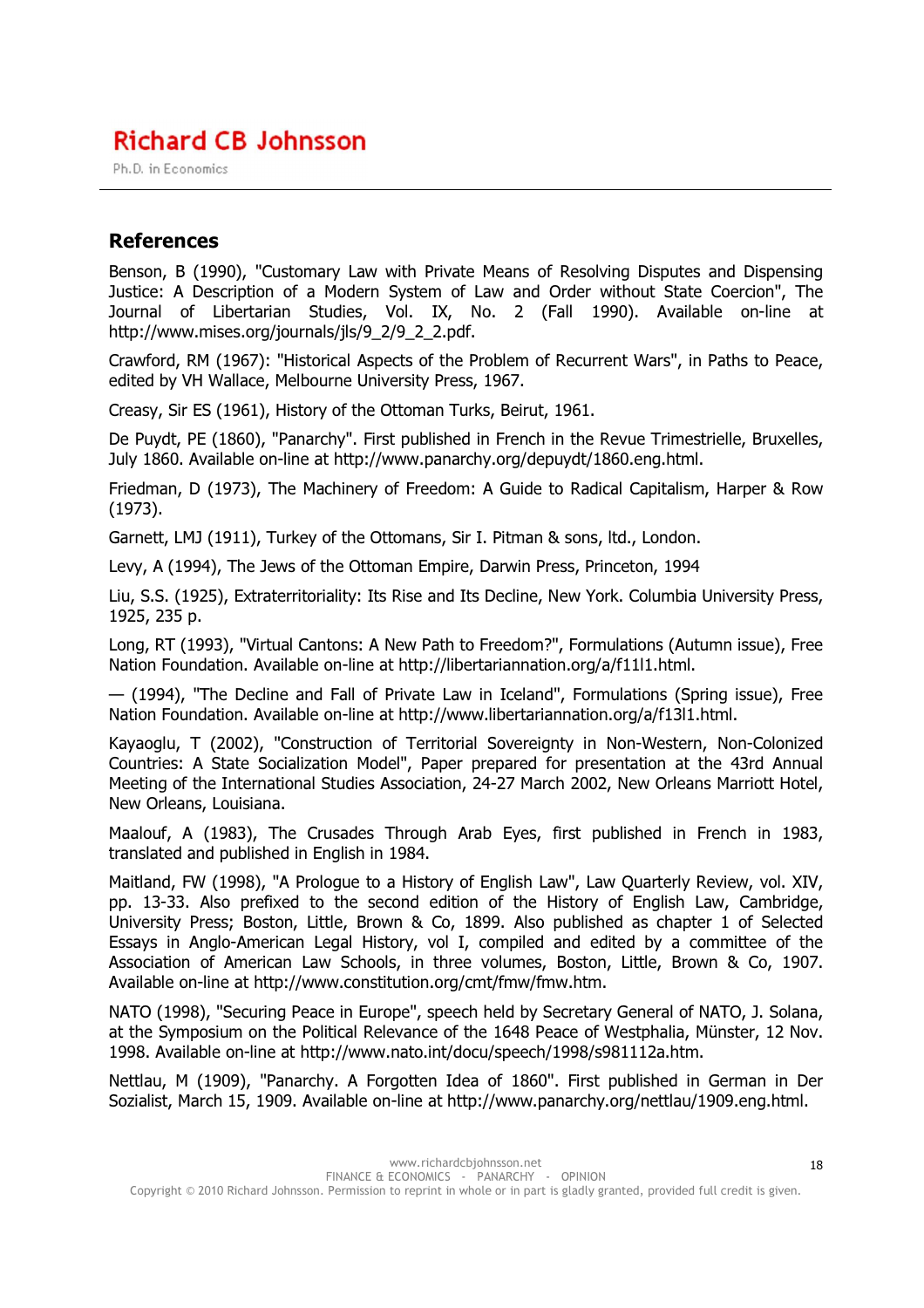Ph.D. in Economics

Peace Research Abstracts Journal, ref. no. 32399 and ref. no. 29902

Raustiala, K (2004), "The Evolution of Territoriality: International Relations & American Law", draft for Miles Kahler & Barbara Walter, eds, Globalization, Territoriality, and Conflict, October 2004.

Treaty of Westphalia, October 24, 1648. Available on-line at http://www.yale.edu/lawweb/avalon/westphal.htm.

Zube, JM (1962), What Has To Be Changed In The Constitutions Of All States To Make A Lasting Peace Possible And How Can These Reforms Be Realized? First published in English in the PEACE PLANS series as PEACE PLANS 61 - 65, in 1979. Available on-line at http://www.butterbach.net/epinfo/peace.htm.

— (1975), An ABC - Against Nuclear War, PEACE PLANS series, combined issues 16 - 18, PLAN No. 251, Berrima, Australia. Available on-line at http://www.butterbach.net/epinfo/abc.htm.

#### Endnotes

\* The author would like to express gratitude towards Mr. John Zube for helpful comments and references. All errors are those of the author. A longer bibliography on this topic is available upon request from Mr. Zube at jzube@acenet.com.au.

[1] Political scientist Kayaoglu (2002) refers to Liu and also notes that: "Territorial sovereign states occupy current political space. Territorial sovereignty is not a timeless characteristic of the state system but is unique to the modern state system. Although territorial sovereign states emerged in the seventeenth and eighteenth centuries, it is now unimaginable to find a piece of territory over which at least one political entity does not claim absolute territorial jurisdiction." It should perhaps be noted that the high seas and the ground under them is still largely unclaimed, apart from the ever-expanding coastal areas that are claimed.

[2] Extraterritoriality has also been called exterritoriality, a-territoriality or non-territoriality. Any differences among these terms are disregarded unless explicitly commented on.

[3] Perhaps Liu was influenced by the Zeitgeist of the 1920's, speaking of races; today a more fashionable term would be ethnicity.

 [4] It also appears the "perioeci" enjoyed Spartan protection as well as the right to manage their own communities.

 [5] For the record, Maitland (1898) cites Agobard in the following way: "In a famous, if exaggerated sentence, Bishop Agobard of Lyons has said that often five men would be walking or sitting together and each of them would own a different law". He refers to "Agobardi Opera, Migne, Patrol, vol. 104, col. 116: 'Nam plerumque contingit ut simul eant aut sedeant quinque homines et nullus eorum communem legem cum altero habeat'." Gibbon (chapter 38, footnote 69) provides exactly the same quote, but with some extra words added: "Tanta diversitas legum quanta non solum in [singulis] regionibus, aut civitatibus, sed etiam in multis domibus habetur. Nam plerumque contingit ut simul eant aut sedeant quinque homines, et nullus eorum communem legem cum altero habeat (in tom. vi. p. 356)."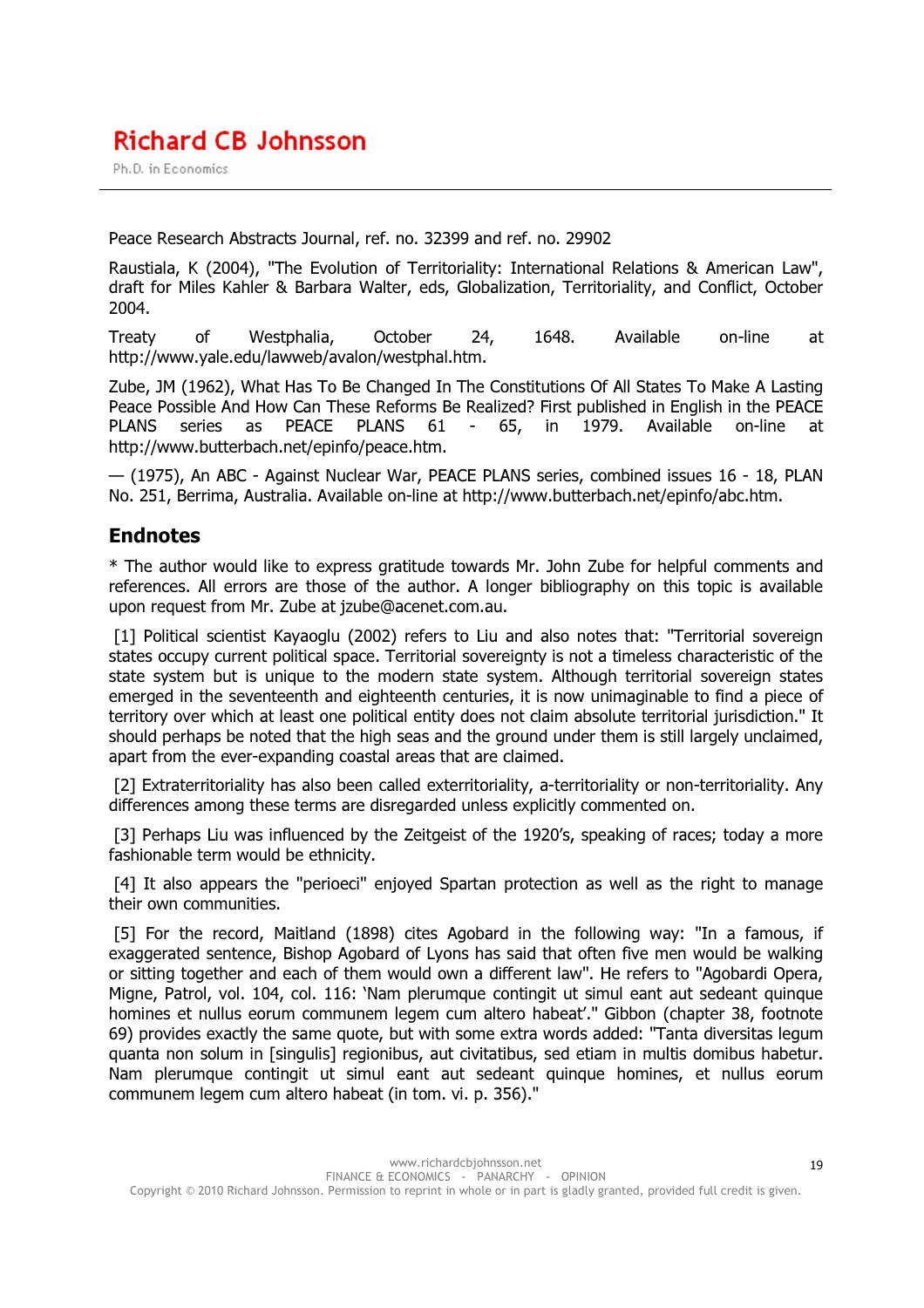Ph.D. in Economics

 [6] Moreover, it isn't plausible to demand that others should keep themselves informed of the details and changes in the law under which you live, and they don't. Also, some of those considering personal or private law today seem to be unaware of the principle actor sequitur forum rei. For example, Benson (1990) believes that arbitration would be the likely solution, "likened to formal or informal extradition treaties among political entities" (p. 32). This even seems to be the exact opposite of the principle at hand. Also Friedman (1973) seems to be unaware of this principle. He means that there are three ways in which a conflict between laws could be handled, none being the principle at hand: "The most obvious and least likely is direct violence – a mini-war between my agency, attempting to arrest the burglar, and his agency attempting to defend him from arrest. A somewhat more plausible scenario is negotiation. Since warfare is expensive, agencies might include in the contracts they offer their customers a provision under which they are not obliged to defend customers against legitimate punishments for their actual crimes. When a conflict occurs, it would then be up to the two agencies to determine whether the accused customer of one will or will not be deemed guilty and turned over to the other. // A still more attractive and more likely solution is advance contracting between the agencies. Under this scenario, any two agencies that faced a significant probability of such clashes would agree on an arbitration agency to settle them - a private court. Implicit or explicit in their agreement would be the legal rules under which such disputes were to be settled."

[7] One might have concerns about people having laws that allow coercion and even murder. I believe that would be and has been dealt with by stipulating that the own members/citizens were prohibited from dealing with people under such laws. Bad people and laws were and would be regarded as pariah. The same holds for cases where defendants are convicted but the own system of laws do not impose the verdict. One way to solve this latter is for the legal system of the defendant to adopt all claims, especially things like fines, and then itself claim it from the defendant. There are also cases, like in medieval Iceland, where the plaintiff could sell his claim, and most probably the buyer would be someone within the same system of law as the defendant. For discussions of things like this, see for example Benson (1990), Long (1994) and Friedman (1973).

 [8] Furthermore, according to Maitland (1898), the so-called Lex Salica was "a wonderful 'system of personal laws'" and "let us remember that, by virtue of the Norman Conquest, the Lex Salica is one of the ancestors of English law."

 [9] From Quran Sura cix: "Say: O ye unbelievers! // I worship not what ye worship, // And ye are not worshippers of what I worship; // And I am not a worshipper of what ye have worshipped, // And ye are not worshippers of what I worship. // To you your religion; and to me my religion." As opposed to this, upon converting the first French king to Christianity, the baptizer gave the following intolerant advice: "Burn what you have believed and believe what you have burnt!" Later practices followed the intolerant maxim: "Cuius regio, eius religio!"[The religion of the subjects has to follow the religion of the ruler]. Even Genghis Khan was tolerant when it came to religion. The "enlightened" Frederic II of Prussia went only so far as to declare: "Believe what you will – but obey!" The notion of "to you your religion; and to me my religion", seems far more tolerant, to say the least.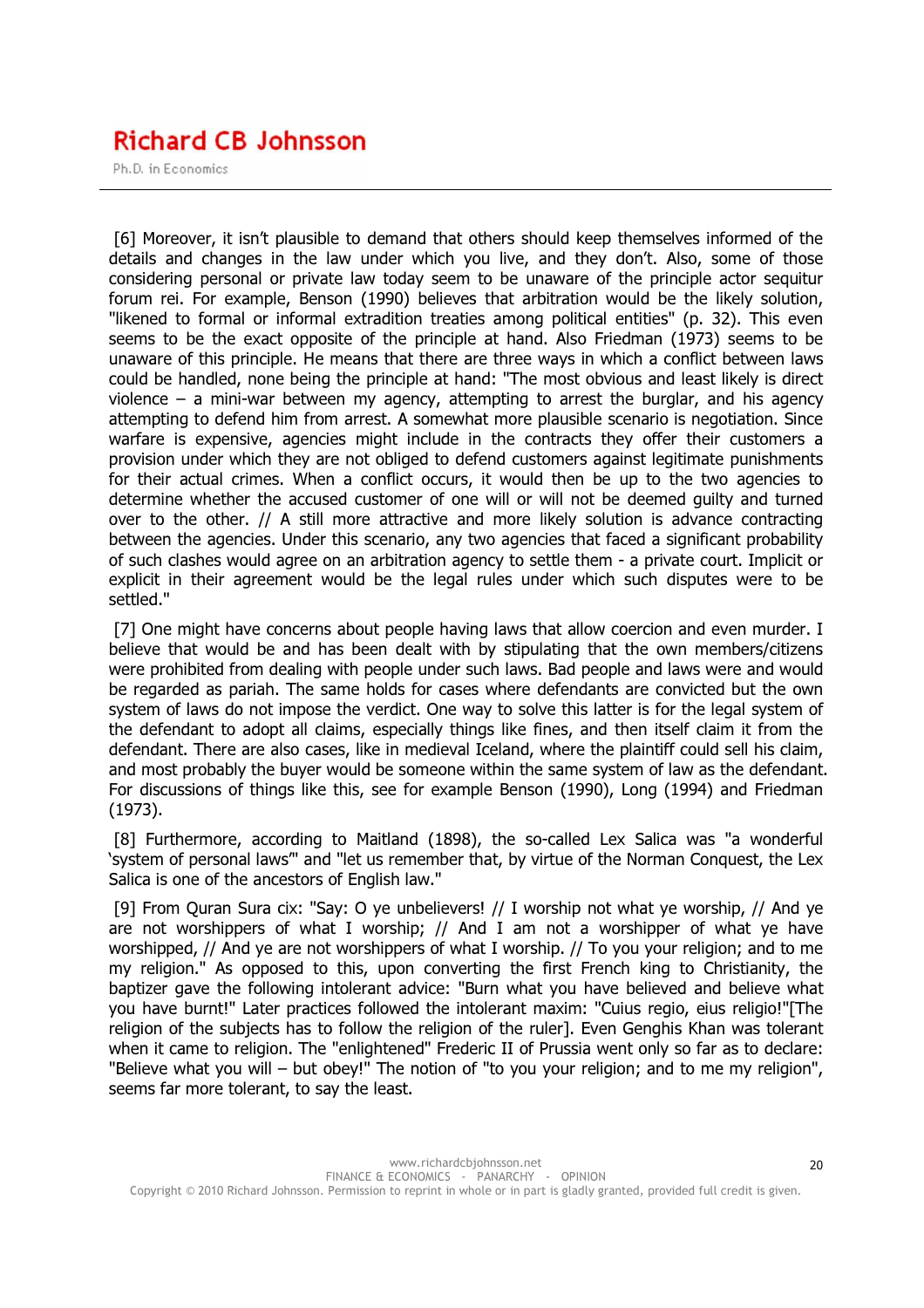Ph.D. in Economics

 [10] There are people that advocate the abolition of dhimmi rights, existing in various forms also under Saddam Hussein in Iraq, since people believe they are second-class citizens without a right to vote in democratic elections. However, a far more beneficial path for any minority would of course be an extension of such dhimmi rights, rather than submitting to the laws of the majority.

[11] Liu also notes that [i]n some of the treaties, a right of appeal was allowed to the local courts in cases where natives proceeded against Christians in their consular courts" (p. 60).

 [12] Similar concession were later granted to "Great Britain, the Netherlands, Austria-Hungary, Sweden, Italy, Denmark, Prussia and later Germany, Russia, Spain, Persia, Belgium, Portugal, Greece, the United States, Brazil, and Mexico. The extraterritorial rights conferred by these treaties were formally abolished in 1923" (p. 67-9).

[13] To support these claims, Creasy (p.208) refers to "a remarkable State paper published by the Ottoman government, 1832, in the Moniteur Ottoman, justly claiming credit for their nation on this important subject. Mr. Urquhart cites, in his "Turkey and her Resources", the following passages from this official declaration of Turkish commercial principles:

"It has often been repeated, that the Turks are encamped in Europe; it is certainly not their treatment of strangers that has given rise to this idea of precarious occupancy; the hospitality they offer their guest is not that of the tent, nor is it that of the Turkish laws; for the Mussulman code, in its double civil and religious character, is inapplicable to those professing another religion; but they have done more, they have granted to the stranger the safeguard of his own laws, exercised by functionaries of his own nation. In this privilege, so vast in benefits and in consequences, shines forth the admirable spirit of true and lofty hospitality.

"In Turkey, and there alone, does hospitality present itself, great, noble, and worthy of its honourable name; not the shelter of a stormy day, but that hospitality which, elevating itself from a simple movement of humanity to the dignity of a political reception, combines the future with the present. When the stranger has placed his foot on the land of the Sultan, he is saluted guest (mussafir!). To the children of the West who have confided themselves to the care of the Mussulman, hospitality has been granted, with those two companions, civil liberty according to the laws, commercial liberty according to the laws of nature and of reason.

"Good sense, tolerance, and hospitality, have long ago done for the Ottoman Empire what the other states of Europe are endeavouring to effect by more or less happy political combinations. Since the throne of the Sultans has been elevated at Constantinople, commercial prohibitions have been unknown; they opened all the ports of their empire to the commerce, to the manufacturer, to the territorial produce of the Occident, or, to say better, of the whole world. Liberty of commerce has reigned here without limits, as large, as extended, as it was possible to be. Never has the Divan dreamed, under any pretext of national interest, or even of reciprocity, of restricting that facility, which has been exercised, and is to this day in the most unlimited sense, by all the nations who wish to furnish a portion of the consumption of this vast empire, and to share in the produce of its territory.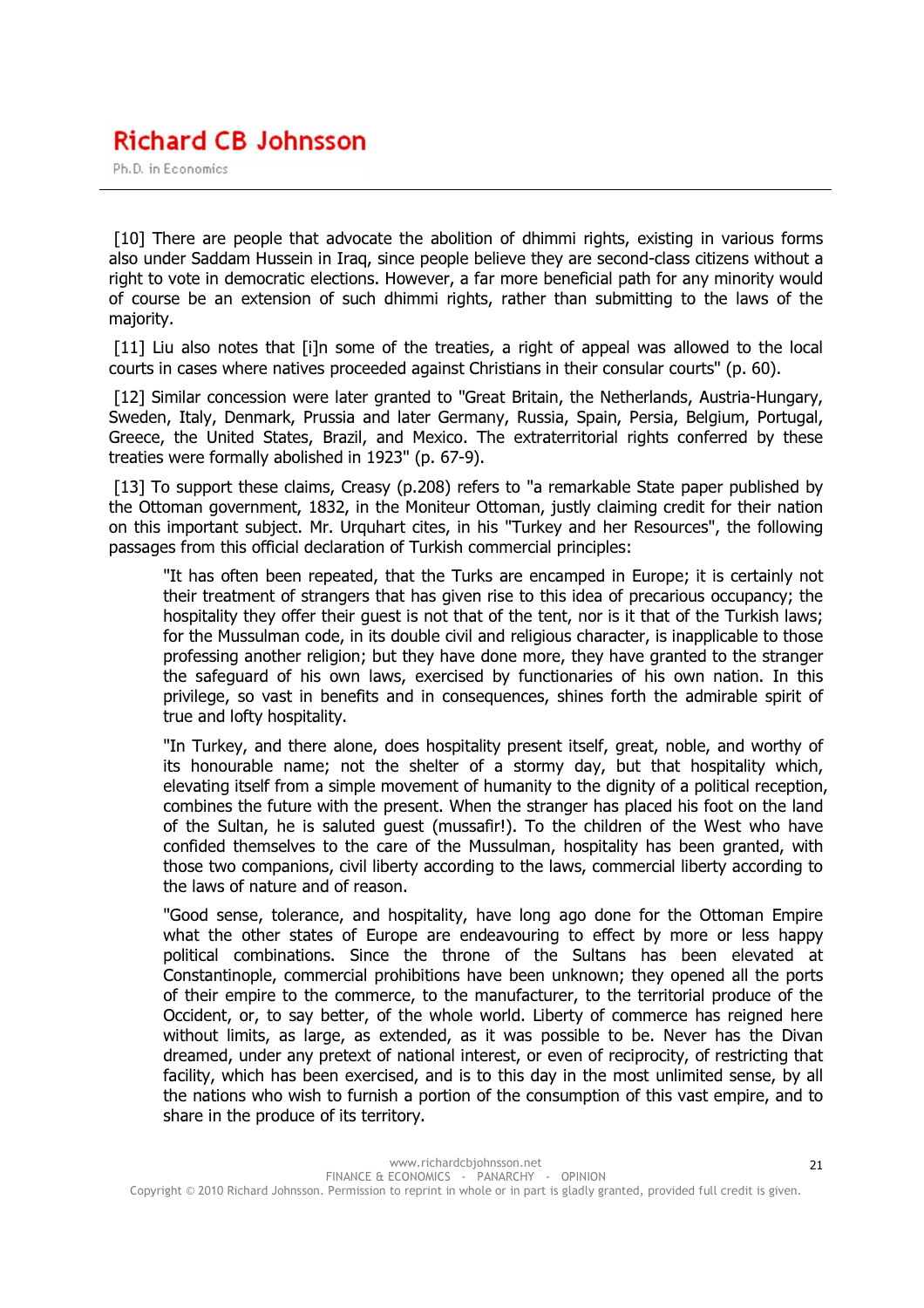Ph.D. in Economics

"Here every object of exchange is admitted and circulates without meeting other obstacle than the payment of an infinitely small portion of the value to the Custom-house.

"The extreme moderation of the duties is the complement of this régime of commercial liberty; and in no portion of the globe are the officers charged with the collection of more confiding facility for the valuations, and of so decidedly conciliatory a spirit in every transaction regarding commerce.

"Away with the supposition that these facilities granted to strangers are concessions extorted from weakness! The dates of the contracts termed capitulations, which establish the rights actually enjoyed by foreign merchants, recall periods at which the Mussulman power was altogether predominant in Europe. The first capitulation which France obtained was in 1535, from Solyman the Canonist (the Magnificent).

"The dispositions of these contracts have become antiquated, the fundamental principles remain. Thus, three hundred years ago, the Sultans, by an act of munificence and of reason, anticipated the most ardent desires of civilised Europe, and proclaimed unlimited freedom of commerce."

[14] Also note that often so-called "mixed courts" for "mixed cases" were established in order to handle the multiplicity of various laws in one particular location. Such mixed courts would be a very practical solution, especially for really small extraterritorial communities or for widely dispersed extraterritorial communities. Some jurists obviously knew more than one system of law at that time as well (something also Liu notes in several places).

[15] There are for example the modern cases of occupation troops, e.g. in Japan or Germany, living under their own laws rather than Japanese or German laws. "The foreign troops ... have their own police forces, their own courts, fiscal privileges, customs officials, postal services, even rights of the hunt, ... Many ... institutions & services are closed to Germans in their own country" (Peace Research Abstracts Journal, ref. no. 32399). Moreover, "An agreement has been signed between the Chiang and the Johnson Governments settling the status of US forces on Taiwan, allowing extraterritorial rights, etc." (Ibid, ref. no. 29902).

[16] Indeed, Crawford (1967, p. 6) notes that territorial domination was decisive for the leaders of France in the foreplay to The Thirty Years War: "Still later in French history, this political rather than religious determination of policy is clear in the case of Cardinal; for if he made war on the French Protestants, it was not to destroy their religious freedom, which he left untouched, but to draw the teeth of the political and military privileges allowed them by the Edict of Nantes, privileges (of private armies and fortified towns) which had made them a state within the state, the rallying-point of feudal disaffection, the major obstacle to Richelieu's policy of strengthening the central government of the Crown. It was perfectly in accord with this policy that Richelieu subsidized the Protestant armies of Gustavus Adolphus of Sweden in the Thirty Years War, for in doing so he was weakening the Hapsburgs [sic!], the most powerful enemies of France." Richelieu (1585-1642) was a French Cardinal, Duke, politician and a prominent theorist of nationalism.

 [17] If Turkey seems to receive an undue amount of attention, it is probably because of the late date and the fine documentation of the extraterritorial rights there. This should not be seen as a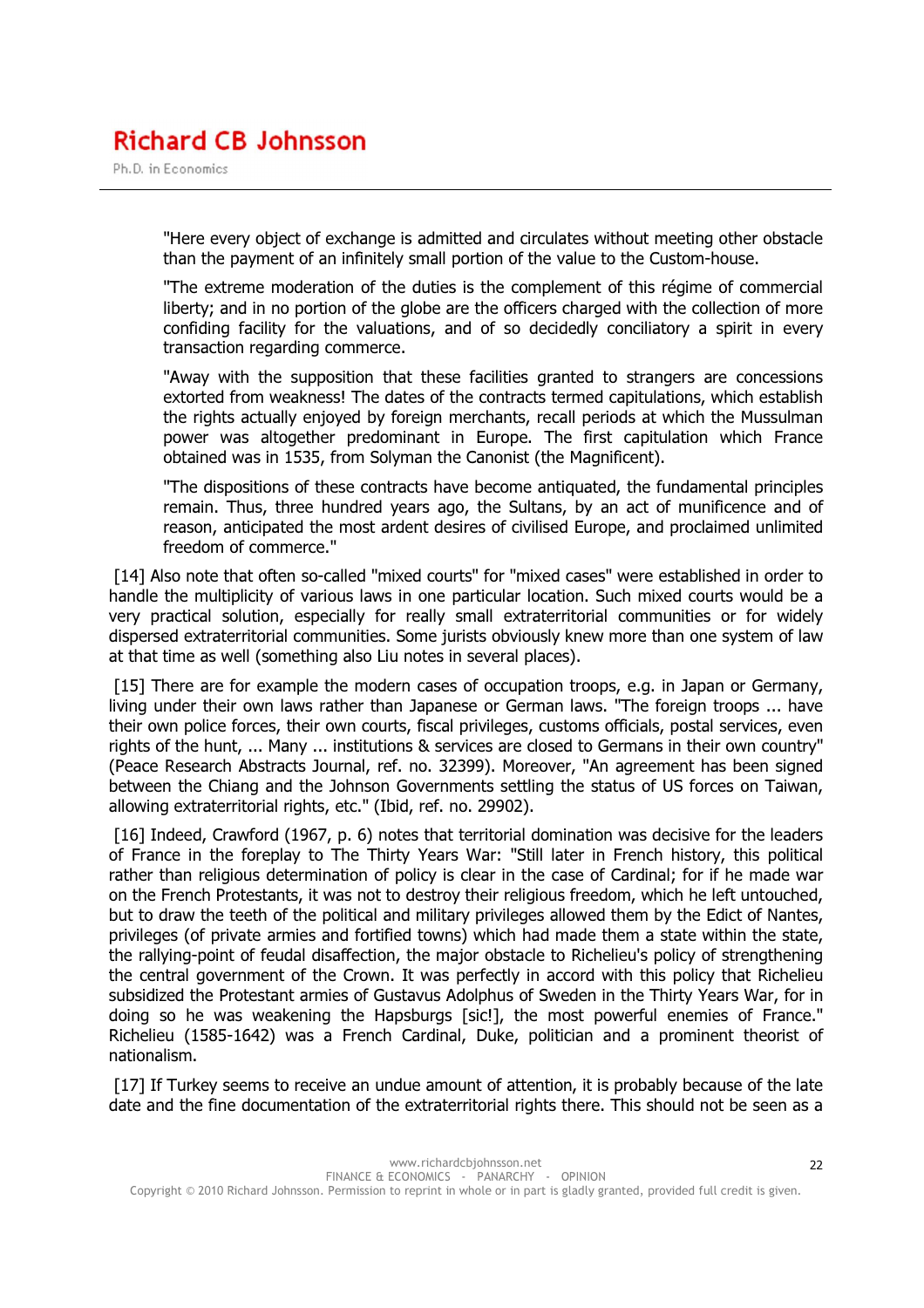Ph.D. in Economics

one-sided critique of Turkey – if anything, Turkey was remarkable for having maintained a much higher degree of tolerance far longer than most other states.

 [18] To the extent that extraterritoriality was providing some freedom to experiment and provided comparisons between different systems it was often, I presume, a stimulant to reforms, just like experiments in medicine, farming, science and technology are.

 [19] According to R.J. Rummel, "Lenin's rapacious agricultural policies 1918-1923 created a famine that killed by starvation and associated diseases about 7,300,000 people. Half of these victims comprise democide, the other half are the unintentional victims of failed policies." R.J. Rummel also writes that "From 1900 to 1923, Turkish dictatorships murdered about 2,100,000 Armenians." See http://www.hawaii.edu/powerkills/welcome.html for both quotes and his references. This is "free national development", early 20th century Soviet and Turkish style.

 [20] In reference to (b) it should be noted that there are a lot of perplexing situations also under territorial laws. Which court is competent is often in doubt today as well.

 [21] This is also noted by Raustiala (2004): "Assumptions about territory permeate legal systems. American law is no exception. Territoriality is a defining attribute of the Westphalian state, the model upon which the framers of the US Constitution based their aspirations for a new nation."

[22] We should, however, not malign even the "devil". Territorial legalism has also, slowly, led to the recognition of rights of people formerly considered to be second-class citizens or even less. To the tax gathering rulers the faith of their subjects, their skin color and ideology do not matter greatly, as long as they pay their taxes and otherwise obey the commands or laws of the rulers as well. Some of this surely is a product of some kind of enlightenment. But by now it has even legally imposed kinds of reverse discrimination.

[23] Kayaoglu (2002) tells us that "[e]xtraterritoriality is a form of jurisdiction where home states continue to claim jurisdiction over the activities of their citizens are immune from local, host country's jurisdiction." In this modern version of extraterritoriality, a territorial state extends its reach beyond its own borders with the consent of the host state, but not necessarily with the consent of the individual. Today there is an even more scrupulous interpretation along the same line of thought; extraterritoriality is today often assumed to refer to the right of a territorial government to impose its law also outside of its territory, in the territory of another territorial government, given that the home state law is stricter than the host country's. This could be related to for example accounting laws, trafficking and brokering of military equipment, child pornography and trafficking, etc. This, of course, is not what extraterritoriality originally was (for or against).

 [24] Indeed, there is further evidence of the spirit of Westphalia; foreign intervention is prohibited by the Treaties of Westphalia. Article LXIV reads (emphasis added): "And to prevent for the future any Differences arising in the Politick State, all and every one of the Electors, Princes and States of the Roman Empire, are so establish'd and confirm'd in their antient Rights, Prerogatives, Libertys, Privileges, free exercise of Territorial Right, as well Ecclesiastick, as Politick Lordships, Regales, by virtue of this present Transaction: that they never can or ought to be molested therein by any whomsoever upon any manner of pretence." Thus, the idea that